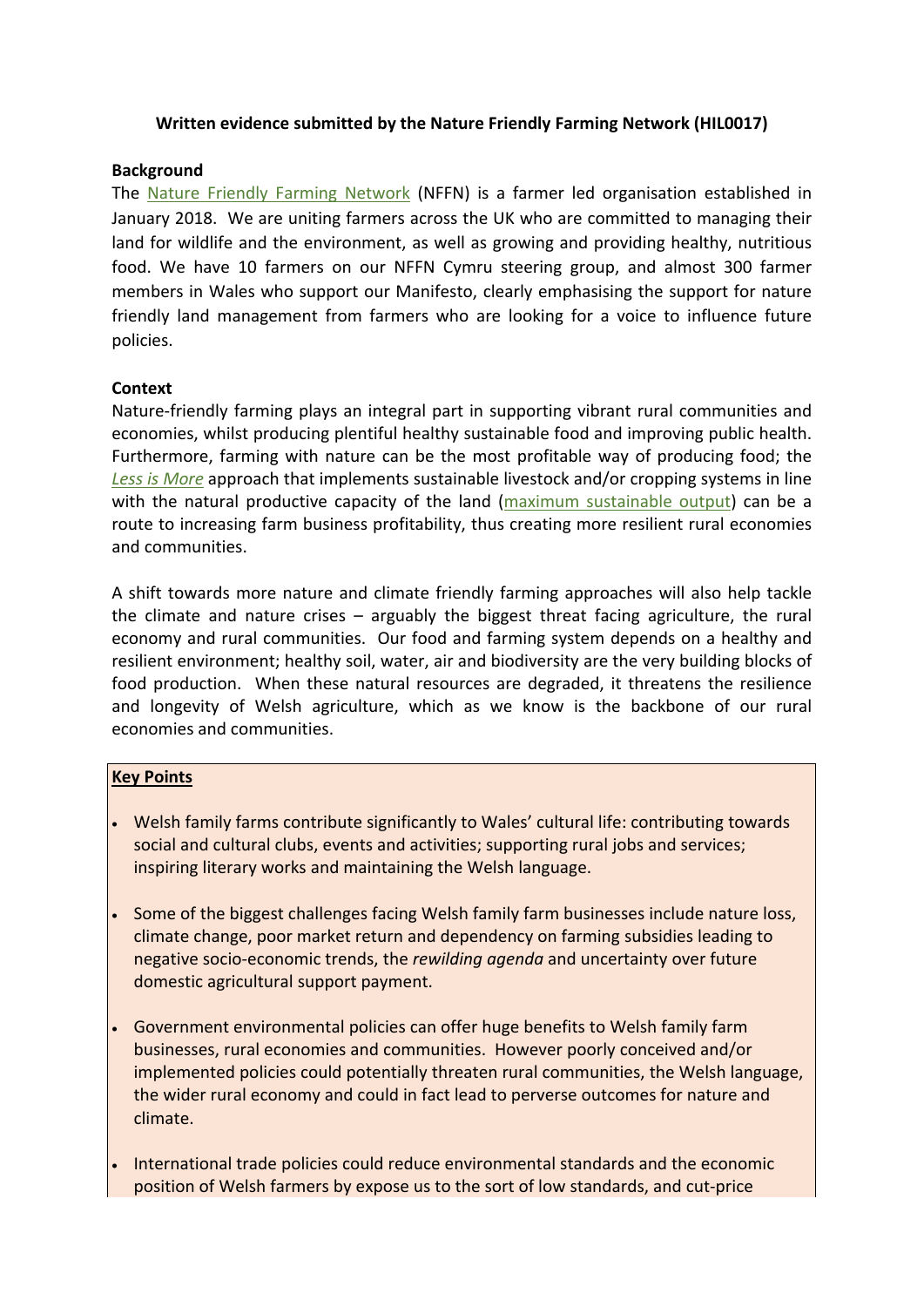competition that will drive farmers towards more harmful ways of farming for both land and livestock.

- Trees play a vital role in addressing the nature and climate crises, can improve farm profitability and productivity and support rural economies. However, planting the wrong tree in the wrong place can lead to perverse outcomes for climate, nature and rural communities. As such we must plant the right tree in the right place.
- We are very concerned about the rise in large-scale corporations buying Welsh farms to plant trees to offset their own carbon emissions, threatening local biodiversity, culture, language, and heritage.
- Environmental policy must give nature restoration the same attention and urgency as climate change.
- Facilitating agroecological farming practices (achieving Maximum Sustainable Output) and redirecting adequate farming payments towards rewarding environmental enhancement increases income stability and raises farm income for Welsh family farm businesses.
- We need a transformative food system that ensures farmers earn a fair return whilst ensuring food is healthy, affordable and sustainably produced.

## **How unique are family farms and how significant is their contribution to Wales' cultural life?**

- **1.1** The landscape in Wales is shaped by farming, with farmers managing over 80% of the country's land. As such, farming (particularly small and medium Welsh family farms) plays an important role in sustaining rural economies and communities, and in many places forms the bedrock of Wales' cultural life.
- **1.2** Farming contributes towards social and cultural clubs and activities such as the Young Farmers' Clubs, agricultural markets and shows (Wales is home to Europe's biggest agricultural festival - the Royal Welsh Show). Welsh farmers also create the backdrop for the tourism industry worth over £2.8bn.
- <span id="page-1-0"></span>**1.3** Farming contributes towards the food and drink supply chain worth over £6bn and there are 58,000 employed full or part time staff on farm holdings in Wales. Whilst agriculture in Wales makes a relatively small contribution to Gross Value Added (£457 million in 2017 which represents 0.8% of the total GVA for Wales for that year) it is an economically active industry through its expenditure<sup>1</sup>. Consider the rural jobs and services that are built around agriculture; veterinarians, mechanics, accountants, contractors, agri merchants etc. The list goes on.

*<sup>1</sup> [Agriculture](https://gov.wales/sites/default/files/publications/2021-03/agriculture-in-wales-evidence.pdf) [in](https://gov.wales/sites/default/files/publications/2021-03/agriculture-in-wales-evidence.pdf) [Wales](https://gov.wales/sites/default/files/publications/2021-03/agriculture-in-wales-evidence.pdf) [2019](https://gov.wales/sites/default/files/publications/2021-03/agriculture-in-wales-evidence.pdf)*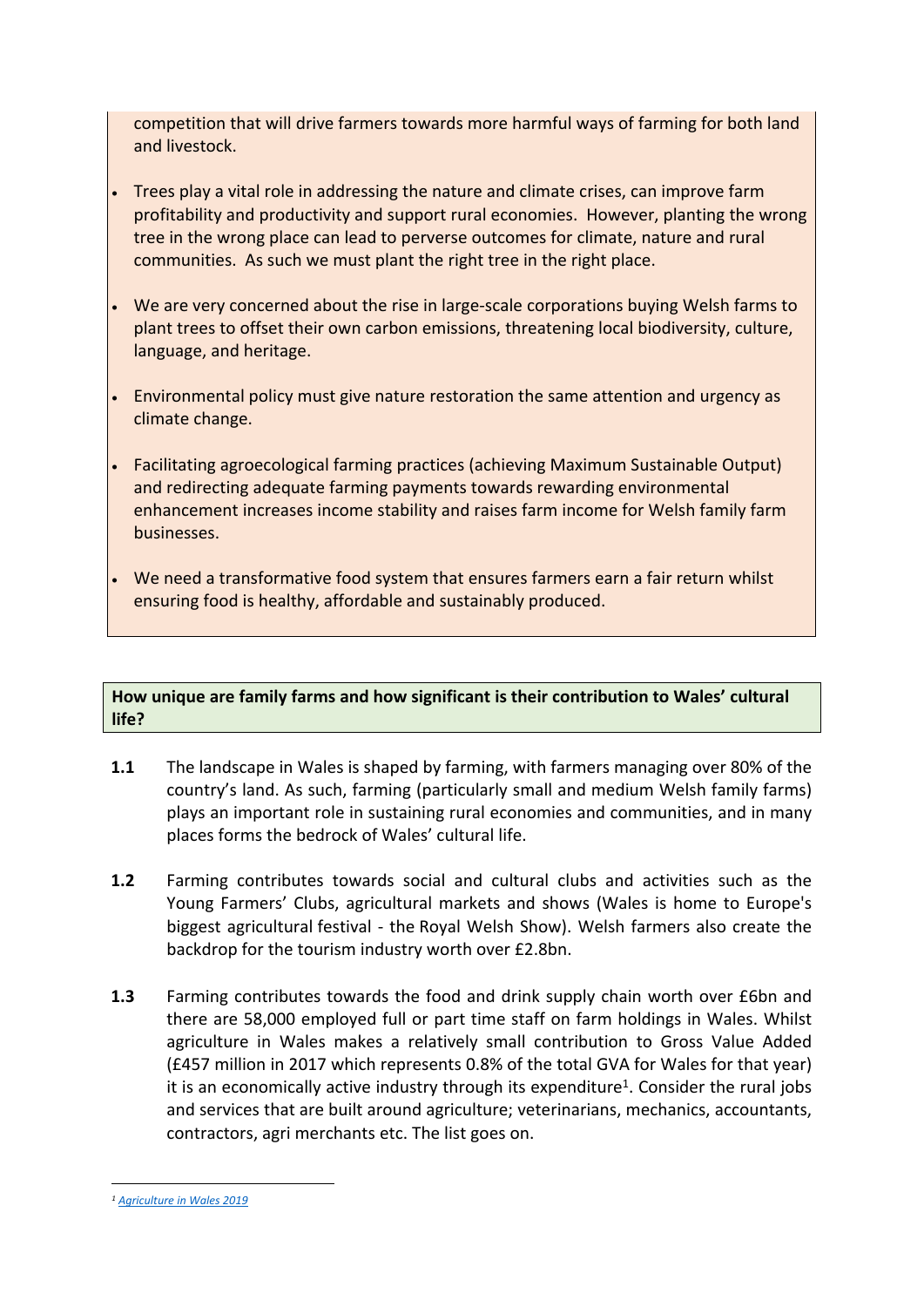- **1.4** Farming has also heavily influenced Welsh literature and continues to do so. One of Wales' most famous poets Ellis Evans, better known by his bardic name Hedd Wyn, was a farmer himself who's poems were oft inspired by nature. Farming and rural life dominated the works of Dic Jones - one of Wales's most important literary figures.
- **1.5** Farming also contributes towards the Welsh language. Indeed, whilst around 20% of the population are Welsh speakers, the percentage of the population who can speak Welsh and who earn their livelihood in the agricultural sector is higher, standing at 43%. Furthermore, 4 of the top 6 counties in terms of the proportion of people speaking Welsh are also 4 of the top 6 counties in terms of the proportion of the population employed in agriculture, forestry and fishing (these being Gwynedd, Anglesey, Ceredigion and Carmarthenshire)

Although, research carried out by Wavehill<sup>2</sup> which explored the relationship between the farming sector and the Welsh language in Gwynedd found that there is no relationship between the two i.e. employment in the sector does not affect the number of Welsh speakers. However, although the sector does not directly support the number of Welsh speakers, the research highlights that the industry is part of the infrastructure and foundations of Welsh rural communities. The cultural link between the land, the people and the language is an important one, and it is a link that the industry helps to create and preserve. **This link is immeasurable in a calculation.**

**1.6** Importantly, Welsh family farms are businesses. They are not relics of a time gone by to be preserved as a living museum. Together, Welsh family farm business can make a huge difference and help solve many of our societal issues. We're suitably situated on the ground in real time, ready to deliver practical solutions and to deservedly make a living like any other well run small business.

**What are the main challenges facing family farms specifically, and farming communities more generally, in Wales?**

# **Nature and Climate Crises**

**2.1** Climate change poses an enormous challenge to UK agriculture, particularly livestock production systems in Wales, as it brings with it an increased frequency in extreme weather events. Indeed, studies show that the number of extremely hot days in the UK could increase four-fold.<sup>3</sup> Days exceeding 25.0°C could rise from around 10 days a year now to 37 days with a 4.0°C rise in global warming, whilst a 2.0°C rise in average global temperature would see the number of days exceeding 25.0°C almost double to 18 days per year. By 2080, climate change projections will lead to a decrease in overall Agricultural Land Classification grade quality compared to the baseline, with drought and dryness being the biggest factors.<sup>4</sup> Aberystwyth University's Institute of Biological, Environmental & Rural Sciences states that a

*<sup>2</sup> [Agriculture](https://www.arsyllfa.cymru/agriculture-and-the-welsh-language/) [and](https://www.arsyllfa.cymru/agriculture-and-the-welsh-language/) [the](https://www.arsyllfa.cymru/agriculture-and-the-welsh-language/) [Welsh](https://www.arsyllfa.cymru/agriculture-and-the-welsh-language/) [Language](https://www.arsyllfa.cymru/agriculture-and-the-welsh-language/) (Wavehill, 2020)*

*<sup>3</sup> [Future](https://link.springer.com/article/10.1007/s10584-021-03100-5) [changes](https://link.springer.com/article/10.1007/s10584-021-03100-5) [to](https://link.springer.com/article/10.1007/s10584-021-03100-5) [high](https://link.springer.com/article/10.1007/s10584-021-03100-5) [impact](https://link.springer.com/article/10.1007/s10584-021-03100-5) [weather](https://link.springer.com/article/10.1007/s10584-021-03100-5) [in](https://link.springer.com/article/10.1007/s10584-021-03100-5) [the](https://link.springer.com/article/10.1007/s10584-021-03100-5) [UK](https://link.springer.com/article/10.1007/s10584-021-03100-5) (Hanlon et al, 2021)*

<sup>&</sup>lt;sup>4</sup> Welsh Government/ ADAS (2020) [The](https://gov.wales/sites/default/files/publications/2021-04/agricultural-land-classification-projected-effect-climate-change.pdf) [effect](https://gov.wales/sites/default/files/publications/2021-04/agricultural-land-classification-projected-effect-climate-change.pdf) [of](https://gov.wales/sites/default/files/publications/2021-04/agricultural-land-classification-projected-effect-climate-change.pdf) [Climate](https://gov.wales/sites/default/files/publications/2021-04/agricultural-land-classification-projected-effect-climate-change.pdf) [Change](https://gov.wales/sites/default/files/publications/2021-04/agricultural-land-classification-projected-effect-climate-change.pdf) [on](https://gov.wales/sites/default/files/publications/2021-04/agricultural-land-classification-projected-effect-climate-change.pdf) [Agricultural](https://gov.wales/sites/default/files/publications/2021-04/agricultural-land-classification-projected-effect-climate-change.pdf) [Land](https://gov.wales/sites/default/files/publications/2021-04/agricultural-land-classification-projected-effect-climate-change.pdf) [Classification](https://gov.wales/sites/default/files/publications/2021-04/agricultural-land-classification-projected-effect-climate-change.pdf) [\(ALC\)](https://gov.wales/sites/default/files/publications/2021-04/agricultural-land-classification-projected-effect-climate-change.pdf) [in](https://gov.wales/sites/default/files/publications/2021-04/agricultural-land-classification-projected-effect-climate-change.pdf) [Wales](https://gov.wales/sites/default/files/publications/2021-04/agricultural-land-classification-projected-effect-climate-change.pdf)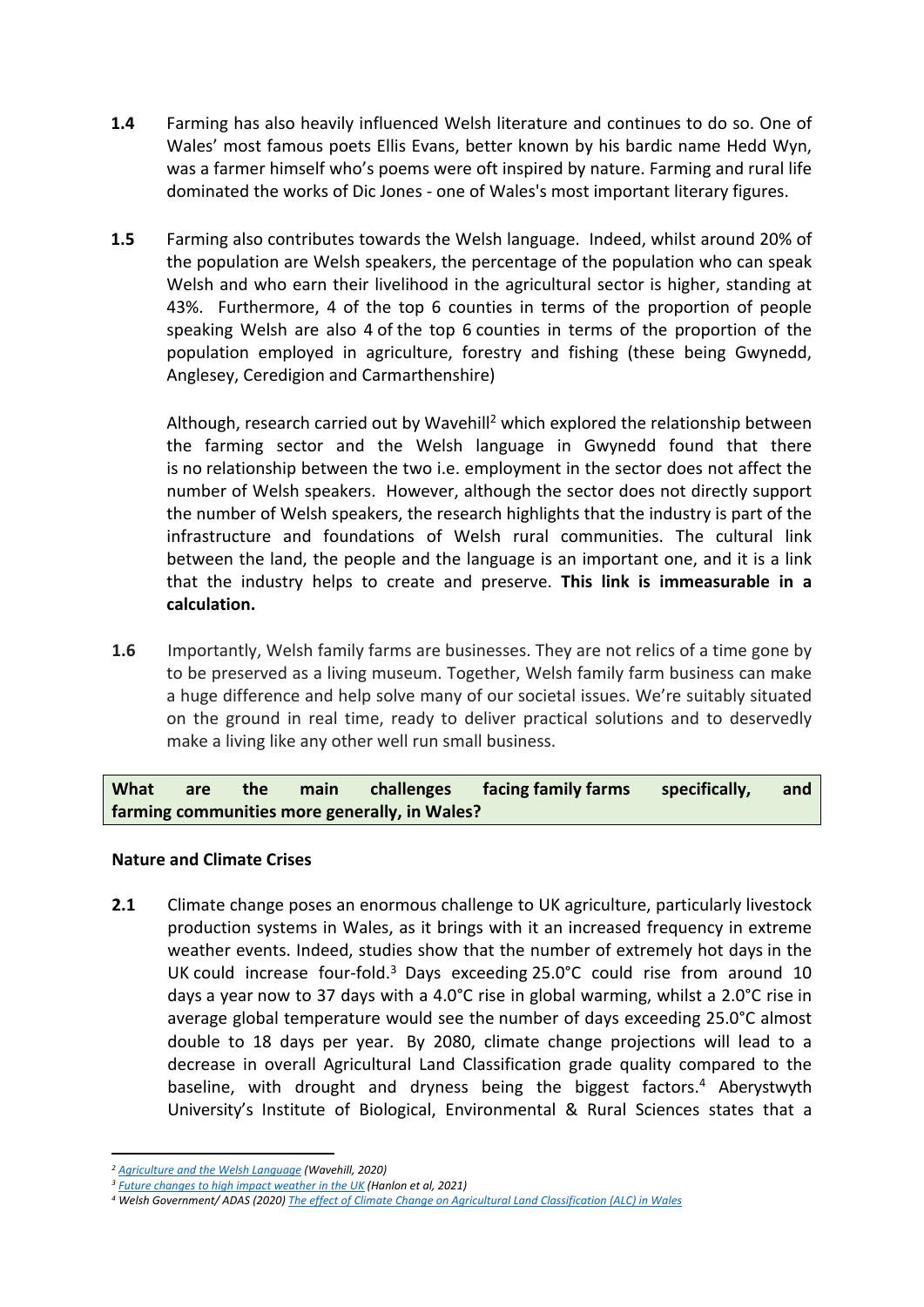continuation of the exceptional heat and drought of recent summers will make it unlikely that Wales can continue to support its sheep industry.<sup>5</sup>

Increased rainfall will also become an issue, with the number of days of highimpact heavy rainfall in the UK leading to severe weather warnings potentially rising by three days per year. Currently, there are around 7 days per year in England and Wales with intense and prolonged rainfall that could lead to river flooding. With a 4.0°C rise in global temperature this could rise to 13 days per year. Under a 2.0°C rise in global temperature it is expected England and Wales will receive 10 days of intense and prolonged rainfall. A trend towards wetter winters is likely to increase problems such as soil compaction and erosion, unless good management practices are adopted.<sup>6</sup> As such, increasing the application of on-farm adaptation and mitigation strategies to manage the impact of climate change is of critical importance, with immediate inaction very likely to result in high costs later.<sup>7</sup>

**2.2** Biodiversity loss is arguably a bigger threat to the planet than climate change. If we save the climate but we lose nature we're still left with an unliveable planet. Whilst there are countless examples of sustainable, nature friendly farms in Wales, we must acknowledge that farmland biodiversity declines need to be addressed urgently. There is growing evidence that shows the natural resources on which we depend (including soil, water and air), habitat condition and species numbers, are in poor conditions and declining. For example, 1 in 6 wildlife species in Wales is at risk of disappearing altogether<sup>8</sup> whilst none of Wales' ecosystems are resilient, meaning that their capacity to provide ecosystem services and benefits may be at risk.<sup>9</sup> We have also seen declines in farmland wildlife<sup>10</sup>.

These national reports, as well as other UK wide, European and global reports identify unsustainable farming and land use as a key driver of environmental degradation &/or recommend a transition to sustainable land management.<sup>11,1213,14</sup> However, this isn't the farmers fault, but rather the issue lies with poorly conceived agricultural policies and markets for food that have failed to reward sustainable production. Many farms are bucking this trend, and many farmers are playing an incredible role in helping wildlife flourish on their farms - we believe that they should be better supported and rewarded for their good work. If more follow this lead, we can reverse these declines. More on that later…

#### **Rewilding**

*<sup>5</sup> IBERS 2020 [Climate](https://www.aber.ac.uk/en/news/archive/2020/05/title-232243-en.html) [change](https://www.aber.ac.uk/en/news/archive/2020/05/title-232243-en.html) [could](https://www.aber.ac.uk/en/news/archive/2020/05/title-232243-en.html) [wreck](https://www.aber.ac.uk/en/news/archive/2020/05/title-232243-en.html) [traditional](https://www.aber.ac.uk/en/news/archive/2020/05/title-232243-en.html) [sheep](https://www.aber.ac.uk/en/news/archive/2020/05/title-232243-en.html) [farming](https://www.aber.ac.uk/en/news/archive/2020/05/title-232243-en.html) [in](https://www.aber.ac.uk/en/news/archive/2020/05/title-232243-en.html) [Wales](https://www.aber.ac.uk/en/news/archive/2020/05/title-232243-en.html)*

*<sup>6</sup> [UK](https://www.theccc.org.uk/wp-content/uploads/2016/07/UK-CCRA-2017-Synthesis-Report-Committee-on-Climate-Change.pdf) [Committee](https://www.theccc.org.uk/wp-content/uploads/2016/07/UK-CCRA-2017-Synthesis-Report-Committee-on-Climate-Change.pdf) [on](https://www.theccc.org.uk/wp-content/uploads/2016/07/UK-CCRA-2017-Synthesis-Report-Committee-on-Climate-Change.pdf) [Climate](https://www.theccc.org.uk/wp-content/uploads/2016/07/UK-CCRA-2017-Synthesis-Report-Committee-on-Climate-Change.pdf) [Change](https://www.theccc.org.uk/wp-content/uploads/2016/07/UK-CCRA-2017-Synthesis-Report-Committee-on-Climate-Change.pdf) [2017](https://www.theccc.org.uk/wp-content/uploads/2016/07/UK-CCRA-2017-Synthesis-Report-Committee-on-Climate-Change.pdf)*

*<sup>7</sup> Farming Connect Technical Document: [The](https://businesswales.gov.wales/farmingconnect/news-and-events/technical-articles/1-impact-climate-change-grass-based-agricultural-systems) [impact](https://businesswales.gov.wales/farmingconnect/news-and-events/technical-articles/1-impact-climate-change-grass-based-agricultural-systems) [of](https://businesswales.gov.wales/farmingconnect/news-and-events/technical-articles/1-impact-climate-change-grass-based-agricultural-systems) [climate](https://businesswales.gov.wales/farmingconnect/news-and-events/technical-articles/1-impact-climate-change-grass-based-agricultural-systems) [change](https://businesswales.gov.wales/farmingconnect/news-and-events/technical-articles/1-impact-climate-change-grass-based-agricultural-systems) [on](https://businesswales.gov.wales/farmingconnect/news-and-events/technical-articles/1-impact-climate-change-grass-based-agricultural-systems) [grass-based](https://businesswales.gov.wales/farmingconnect/news-and-events/technical-articles/1-impact-climate-change-grass-based-agricultural-systems) [agricultural](https://businesswales.gov.wales/farmingconnect/news-and-events/technical-articles/1-impact-climate-change-grass-based-agricultural-systems) [systems](https://businesswales.gov.wales/farmingconnect/news-and-events/technical-articles/1-impact-climate-change-grass-based-agricultural-systems)*

*<sup>8</sup> [State](https://nbn.org.uk/wp-content/uploads/2019/09/State-of-Nature-2019-Wales-summary.pdf) [of](https://nbn.org.uk/wp-content/uploads/2019/09/State-of-Nature-2019-Wales-summary.pdf) [Nature](https://nbn.org.uk/wp-content/uploads/2019/09/State-of-Nature-2019-Wales-summary.pdf) [2019](https://nbn.org.uk/wp-content/uploads/2019/09/State-of-Nature-2019-Wales-summary.pdf) [\(Wales\)](https://nbn.org.uk/wp-content/uploads/2019/09/State-of-Nature-2019-Wales-summary.pdf)*

*<sup>9</sup> [The](https://cdn.naturalresources.wales/media/679405/chapter-4-resilience-final-for-publication.pdf) [State](https://cdn.naturalresources.wales/media/679405/chapter-4-resilience-final-for-publication.pdf) [of](https://cdn.naturalresources.wales/media/679405/chapter-4-resilience-final-for-publication.pdf) [Natural](https://cdn.naturalresources.wales/media/679405/chapter-4-resilience-final-for-publication.pdf) [Resources](https://cdn.naturalresources.wales/media/679405/chapter-4-resilience-final-for-publication.pdf) [Report](https://cdn.naturalresources.wales/media/679405/chapter-4-resilience-final-for-publication.pdf) [\(SoNaRR\):](https://cdn.naturalresources.wales/media/679405/chapter-4-resilience-final-for-publication.pdf) [Chapter](https://cdn.naturalresources.wales/media/679405/chapter-4-resilience-final-for-publication.pdf) [4](https://cdn.naturalresources.wales/media/679405/chapter-4-resilience-final-for-publication.pdf)*

*<sup>10</sup> [State](https://www.bto.org/our-science/publications/state-birds-wales/state-birds-wales-2018) [of](https://www.bto.org/our-science/publications/state-birds-wales/state-birds-wales-2018) [Birds](https://www.bto.org/our-science/publications/state-birds-wales/state-birds-wales-2018) [in](https://www.bto.org/our-science/publications/state-birds-wales/state-birds-wales-2018) [Wales](https://www.bto.org/our-science/publications/state-birds-wales/state-birds-wales-2018) [2018](https://www.bto.org/our-science/publications/state-birds-wales/state-birds-wales-2018) [Report](https://www.bto.org/our-science/publications/state-birds-wales/state-birds-wales-2018)*

*<sup>11</sup> The RSA Food, Farming & Countryside Commission [Our](https://www.thersa.org/reports/future-land) [Future](https://www.thersa.org/reports/future-land) [in](https://www.thersa.org/reports/future-land) [the](https://www.thersa.org/reports/future-land) [Land](https://www.thersa.org/reports/future-land) [report](https://www.thersa.org/reports/future-land)*

*<sup>12</sup> The Eating Better Alliance report: [Better](https://www.eating-better.org/betterbyhalf) [by](https://www.eating-better.org/betterbyhalf) [half:](https://www.eating-better.org/betterbyhalf) [A](https://www.eating-better.org/betterbyhalf) [roadmap](https://www.eating-better.org/betterbyhalf) [to](https://www.eating-better.org/betterbyhalf) [less](https://www.eating-better.org/betterbyhalf) [and](https://www.eating-better.org/betterbyhalf) [better](https://www.eating-better.org/betterbyhalf) [meat](https://www.eating-better.org/betterbyhalf) [and](https://www.eating-better.org/betterbyhalf) [dairy](https://www.eating-better.org/betterbyhalf)*

<sup>&</sup>lt;sup>13</sup> The United Nation's Intergovernmental Panel on Climate Change (IPCC) [Special](https://www.ipcc.ch/sr15/) [Report](https://www.ipcc.ch/sr15/) [on](https://www.ipcc.ch/sr15/) [Global](https://www.ipcc.ch/sr15/) [Warming](https://www.ipcc.ch/sr15/) [of](https://www.ipcc.ch/sr15/) [1.5](https://www.ipcc.ch/sr15/) [°C](https://www.ipcc.ch/sr15/)

<sup>&</sup>lt;sup>14</sup> The United Nation's Intergovernmental Science-Policy Platform on Biodiversity and Ecosystem Services (IPBES) [Global](https://ipbes.net/global-assessment) [Assessment](https://ipbes.net/global-assessment) [Report](https://ipbes.net/global-assessment) *[on](https://ipbes.net/global-assessment) [Biodiversity](https://ipbes.net/global-assessment) [and](https://ipbes.net/global-assessment) [Ecosystem](https://ipbes.net/global-assessment) [Services](https://ipbes.net/global-assessment)*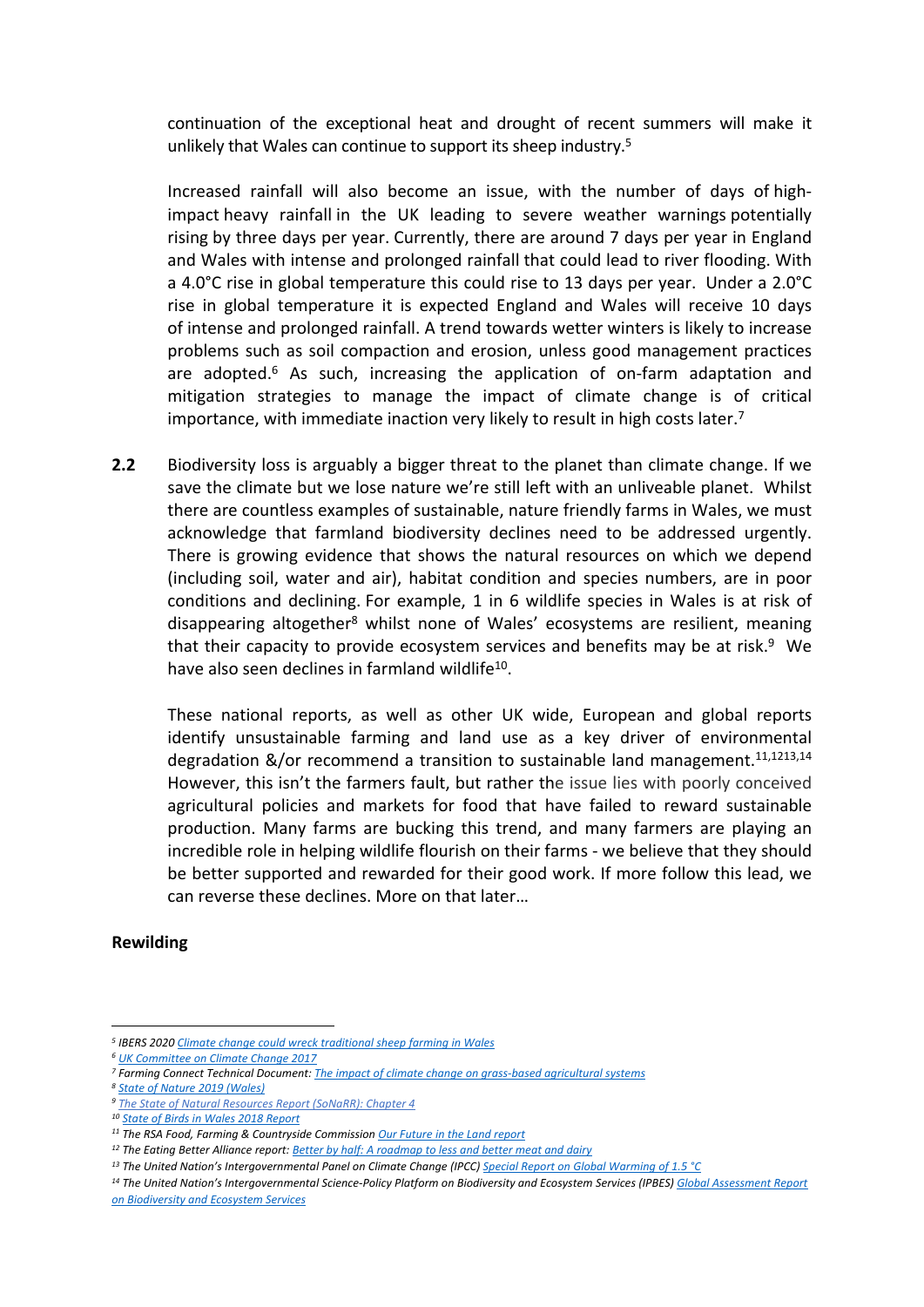**2.3** Rewilding is a somewhat divisive term. It is a poorly defined concept that means different things to different people. However, it generally implies a no (or very limited) human intervention approach to land management. This approach removes or greatly reduces the need for livestock and farmers, which in itself threatens the very existence of Welsh family farm businesses.

NFFN are open to considering evidence for rewilding within a broader land use approach, where nature friendly farms form part of a mosaic of habitats in the landscape. Habitat restoration is a core aspect of nature friendly farming, and farmers play a vital role in ensuring natural habitats and carbon stores are returned to good condition. In some areas, rewilding can deliver a host of benefits, such as carbon capture, flood prevention, water quality and soil health improvement, and biodiversity enhancement. For example;

- Fencing off areas of unproductive land and allowing it to regenerate naturally
- Peatland restoration
- Reducing stocking density/ agricultural management to allow regeneration of important wildfire habitats such as heather moorland
- Restoring species rich grasslands and hay meadows
- Encouraging agroforestry farming practices. Habitats such as ffridd and pasture woodland are special habitats in the uplands of Wales; these have their own unique biodiversity and can assist in connecting habitats together.

However, rewilding or the reduction/ cessation of agricultural management can have a negative impact on biodiversity. For example;

- Vegetation becoming too rank, which stifles other flowering plants. *Molinia Caerula* (puruple moor grass) is a good example of this, because if it not kept in check, it dominates and discourages the growth of other plants.
- Species rich grasslands and hay meadows would scrub over, resulting in a loss of one of our most precious and valuable wildlife habitats.
- Furthermore, ground nesting birds such as the golden plover nest on shorter swards, therefore a reduction/ cessation in grazing could threaten their nesting grounds.
- Afforestation near areas utilised by ground nesting birds (such as curlew) can have a negative effect, as they prefer more open habitats and increase predator numbers.

Every farm in Wales can deliver for biodiversity and climate; be it upland or lowland, livestock or mixed, arable or dairy, organic or conventional. Establishing wildflower field margins, planting and appropriately managing hedgerows, tree planting, restoring hay meadows, retaining winter stubbles, planting multi-species leys and bird cover crops are examples of measures that can be adopted on any farm in Wales. As such, we advocate a land sharing approach, where food is produced in harmony with nature.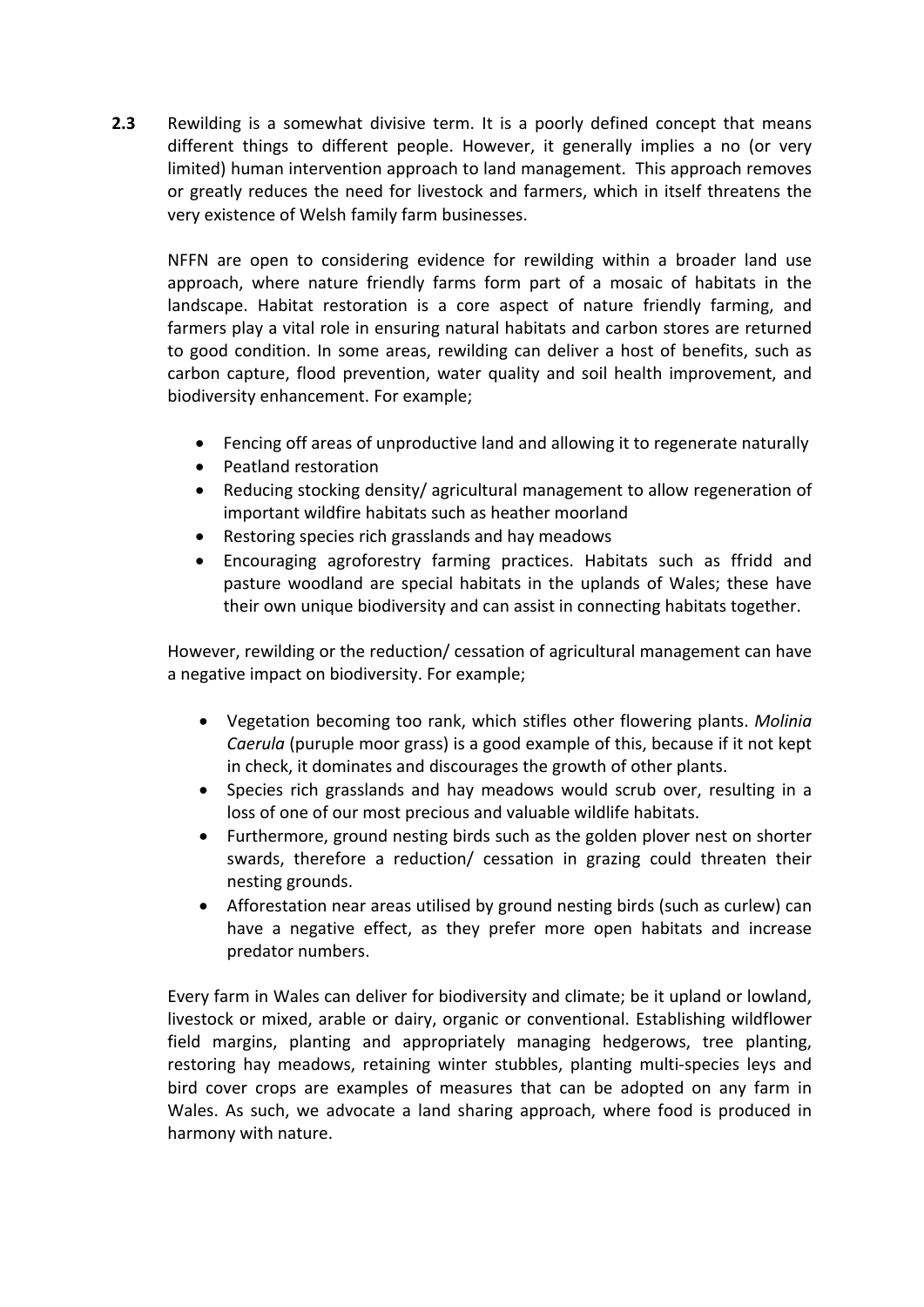Of course, there is room for wilder areas within that farmed landscape. Rewilding is one of many conservation management tools and should be viewed within a broader land use approach, tailored to local contexts. We must avoid a one size fits all/ blanket approach to rewilding. It needs to be locally appropriate, so involving and working with those who know the area is incredibly important.

#### **Socio-economic trends**

- **2.4** High production costs coupled with limited returns for their produce means that many family farm businesses are running to stand still. Past policies and *cheap food markets* have not arrested the socio-economic declines witnessed within the farming industry;
	- The majority of farms in Wales rely heavily on income support, more so than in any other UK country.<sup>15</sup>
	- 73% of Welsh cattle and sheep farms in less Favoured Areas (LFA) either make a loss or would have made a loss without subsidy<sup>16</sup>
	- The total number of active farm holdings in Wales has reduced by 830 since 2013[1](#page-1-0)
	- The average age of farmers in Wales is over sixty<sup>[1](#page-1-0)</sup>
	- Farming employment opportunities continue to decline and there have been more part time than full time farmers since the early 2000s<sup>17</sup>

<span id="page-5-0"></span>Some farmers are still encouraged to intensify their way out of economic hardship, even though research shows that this actually reduces profitability.<sup>18</sup> Later we explore how nature friendly farming not only benefits the climate and wildlife, but also improves business performance and increases profitability.

## **Uncertainty over future domestic agricultural policy**

**2.5** Whilst we welcome the high-level ambition proposed in the recent [Agriculture](https://gov.wales/sites/default/files/consultations/2020-12/agriculture-wales-bill-white-paper.pdf) [\(Wales\)](https://gov.wales/sites/default/files/consultations/2020-12/agriculture-wales-bill-white-paper.pdf) [White](https://gov.wales/sites/default/files/consultations/2020-12/agriculture-wales-bill-white-paper.pdf) [Paper,](https://gov.wales/sites/default/files/consultations/2020-12/agriculture-wales-bill-white-paper.pdf) there continues to be a worrying lack of clarity and detail surrounding the proposed Sustainable Farming Scheme and the associated transition period. Farmers need certainty for their farming business and practices. These rarely fit into the '5-year political cycles' within which policy decisions are often made. Whilst we are glad that the Welsh government has committed more than £66m to allow existing Glastir Advanced, Commons and Organic contracts to be extended until December 2023; the [Sustainable](https://gov.wales/rural-affairs-minister-sets-out-timeline-future-farm-support) [Farming](https://gov.wales/rural-affairs-minister-sets-out-timeline-future-farm-support) [Scheme](https://gov.wales/rural-affairs-minister-sets-out-timeline-future-farm-support) [will](https://gov.wales/rural-affairs-minister-sets-out-timeline-future-farm-support) [not](https://gov.wales/rural-affairs-minister-sets-out-timeline-future-farm-support) [be](https://gov.wales/rural-affairs-minister-sets-out-timeline-future-farm-support) [launched](https://gov.wales/rural-affairs-minister-sets-out-timeline-future-farm-support) [until](https://gov.wales/rural-affairs-minister-sets-out-timeline-future-farm-support) [2025](https://gov.wales/rural-affairs-minister-sets-out-timeline-future-farm-support) which means there will be a significant wait and income gap for farmers who aren't currently enrolled in any agri-environment schemes. We ask that a roadmap for the next 10 years of farming policy in Wales is outlined, with clear targets and milestones, to give farmers time to prepare and plan for the changes ahead.

#### **Uncertainty over future funding support for farming**

*<sup>15</sup> [Agriculture](https://www.gov.uk/government/statistics/agriculture-in-the-united-kingdom-2019) [in](https://www.gov.uk/government/statistics/agriculture-in-the-united-kingdom-2019) [the](https://www.gov.uk/government/statistics/agriculture-in-the-united-kingdom-2019) [United](https://www.gov.uk/government/statistics/agriculture-in-the-united-kingdom-2019) [Kingdom](https://www.gov.uk/government/statistics/agriculture-in-the-united-kingdom-2019) [2019](https://www.gov.uk/government/statistics/agriculture-in-the-united-kingdom-2019)*

*<sup>16</sup> [Welsh](https://gov.wales/sites/default/files/statistics-and-research/2019-12/farm-incomes-april-2018-march-2019-209.pdf) [Government](https://gov.wales/sites/default/files/statistics-and-research/2019-12/farm-incomes-april-2018-march-2019-209.pdf) [–](https://gov.wales/sites/default/files/statistics-and-research/2019-12/farm-incomes-april-2018-march-2019-209.pdf) [Statistics](https://gov.wales/sites/default/files/statistics-and-research/2019-12/farm-incomes-april-2018-march-2019-209.pdf) [for](https://gov.wales/sites/default/files/statistics-and-research/2019-12/farm-incomes-april-2018-march-2019-209.pdf) [Wales](https://gov.wales/sites/default/files/statistics-and-research/2019-12/farm-incomes-april-2018-march-2019-209.pdf) [2019](https://gov.wales/sites/default/files/statistics-and-research/2019-12/farm-incomes-april-2018-march-2019-209.pdf)*

*<sup>17</sup> Institute of Welsh Affairs: [The](https://www.iwa.wales/agenda/2019/03/the-future-of-farming-and-nature-in-wales/) [Future](https://www.iwa.wales/agenda/2019/03/the-future-of-farming-and-nature-in-wales/) [of](https://www.iwa.wales/agenda/2019/03/the-future-of-farming-and-nature-in-wales/) [Farming](https://www.iwa.wales/agenda/2019/03/the-future-of-farming-and-nature-in-wales/) [and](https://www.iwa.wales/agenda/2019/03/the-future-of-farming-and-nature-in-wales/) [Nature](https://www.iwa.wales/agenda/2019/03/the-future-of-farming-and-nature-in-wales/) [in](https://www.iwa.wales/agenda/2019/03/the-future-of-farming-and-nature-in-wales/) [Wales](https://www.iwa.wales/agenda/2019/03/the-future-of-farming-and-nature-in-wales/)*

<sup>&</sup>lt;sup>18</sup> Clark & Scanlon (20190 [Less](https://www.wildlifetrusts.org/sites/default/files/2019-11/Hill%20farm%20profitability%20report%20-%20FINAL%20agreed%2015%20Nov%2019.pdf) [is](https://www.wildlifetrusts.org/sites/default/files/2019-11/Hill%20farm%20profitability%20report%20-%20FINAL%20agreed%2015%20Nov%2019.pdf) [More](https://www.wildlifetrusts.org/sites/default/files/2019-11/Hill%20farm%20profitability%20report%20-%20FINAL%20agreed%2015%20Nov%2019.pdf) [-](https://www.wildlifetrusts.org/sites/default/files/2019-11/Hill%20farm%20profitability%20report%20-%20FINAL%20agreed%2015%20Nov%2019.pdf) [Improving](https://www.wildlifetrusts.org/sites/default/files/2019-11/Hill%20farm%20profitability%20report%20-%20FINAL%20agreed%2015%20Nov%2019.pdf) [profitability](https://www.wildlifetrusts.org/sites/default/files/2019-11/Hill%20farm%20profitability%20report%20-%20FINAL%20agreed%2015%20Nov%2019.pdf) [and](https://www.wildlifetrusts.org/sites/default/files/2019-11/Hill%20farm%20profitability%20report%20-%20FINAL%20agreed%2015%20Nov%2019.pdf) [the](https://www.wildlifetrusts.org/sites/default/files/2019-11/Hill%20farm%20profitability%20report%20-%20FINAL%20agreed%2015%20Nov%2019.pdf) [natural](https://www.wildlifetrusts.org/sites/default/files/2019-11/Hill%20farm%20profitability%20report%20-%20FINAL%20agreed%2015%20Nov%2019.pdf) [environment](https://www.wildlifetrusts.org/sites/default/files/2019-11/Hill%20farm%20profitability%20report%20-%20FINAL%20agreed%2015%20Nov%2019.pdf) [in](https://www.wildlifetrusts.org/sites/default/files/2019-11/Hill%20farm%20profitability%20report%20-%20FINAL%20agreed%2015%20Nov%2019.pdf) [hill](https://www.wildlifetrusts.org/sites/default/files/2019-11/Hill%20farm%20profitability%20report%20-%20FINAL%20agreed%2015%20Nov%2019.pdf) and [other](https://www.wildlifetrusts.org/sites/default/files/2019-11/Hill%20farm%20profitability%20report%20-%20FINAL%20agreed%2015%20Nov%2019.pdf) [marginal](https://www.wildlifetrusts.org/sites/default/files/2019-11/Hill%20farm%20profitability%20report%20-%20FINAL%20agreed%2015%20Nov%2019.pdf) [farming](https://www.wildlifetrusts.org/sites/default/files/2019-11/Hill%20farm%20profitability%20report%20-%20FINAL%20agreed%2015%20Nov%2019.pdf) [systems](https://www.wildlifetrusts.org/sites/default/files/2019-11/Hill%20farm%20profitability%20report%20-%20FINAL%20agreed%2015%20Nov%2019.pdf)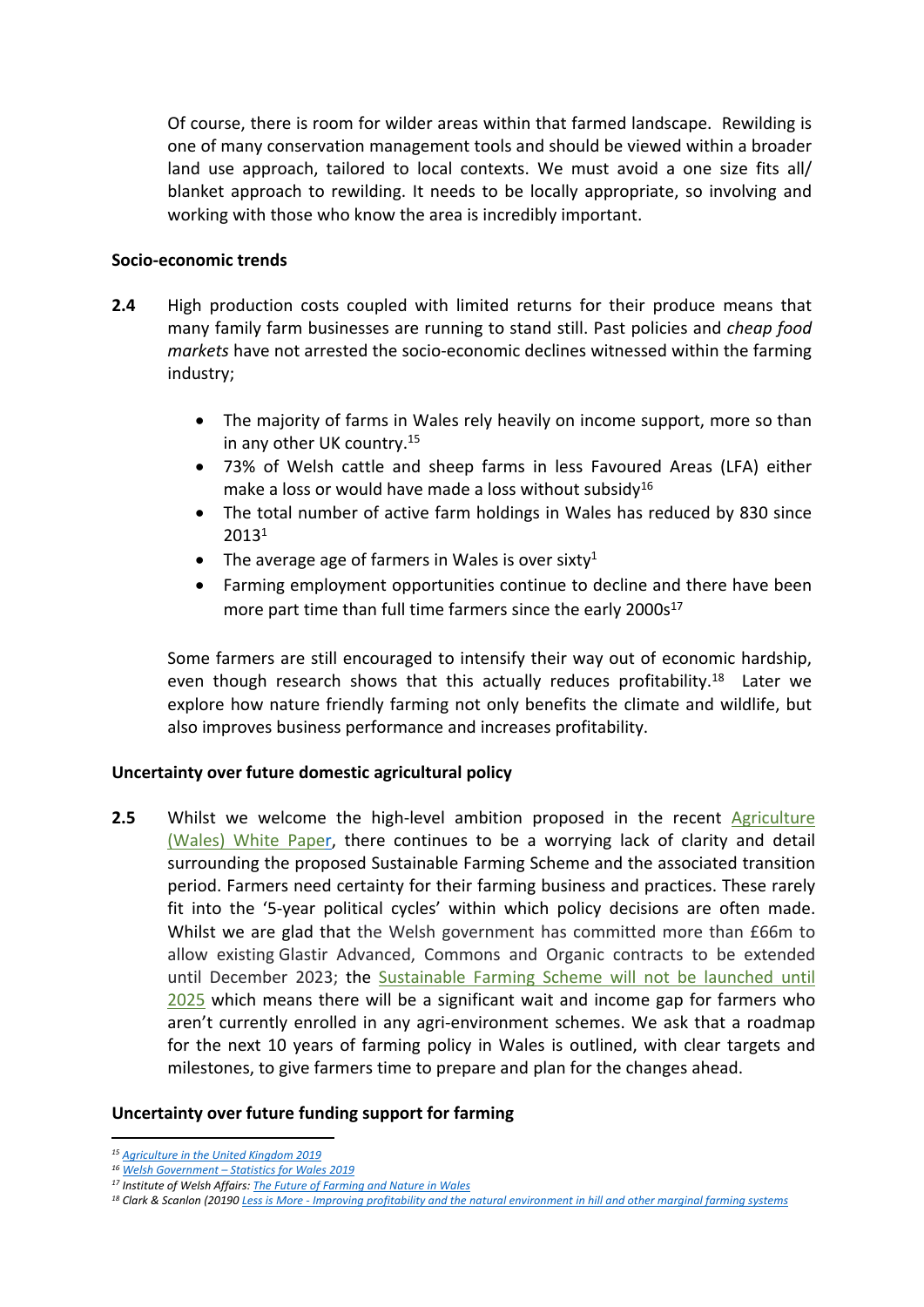**2.6** The UK Government has not committed to any long-term agriculture funding beyond 2023. Considering how reliant Welsh farm business are on support payments, a sudden loss of public financial support could devastate Welsh farming. Furthermore, farm funding for Wales set out in the UK Treasury spending review was about 35% less than expected, resulting in a possible near £100 million shortfall in funding for Welsh agriculture.

## **What are the potential implications of free trade agreements for farmers in Wales?**

## **Free Trade Agreements**

**3.1** The wrong trade policy could reduce environmental standards and the economic position of Welsh farmers. The NFFN is committed to ensuring that a new international trade regime does not expose us to the sort of low standards, and cutprice competition that will drive farmers towards more harmful ways of farming for both land and livestock. Bearing in mind the UK Government's refusal to guarantee to maintain food, environmental and animal welfare standards in a post-Brexit Trade Bill, we must resist the urge to lower our own standards and avoid a race to the bottom. Evidence shows that the Welsh public supports strong environmental and food safety standards and want to see EU-derived public protections maintained or strengthened.<sup>19</sup> Any political moves to weaken or remove regulations in these areas would not be supported by the Welsh public. 96% of our NFFN farmer survey respondents agree (12%) or strongly agree (84%) that maintaining high environmental standards, at home and for imports, should be a key requirement of future trade.

Whilst the Welsh Affairs Committee's Report on the [Implications](https://committees.parliament.uk/publications/7027/documents/72981/default/) [of](https://committees.parliament.uk/publications/7027/documents/72981/default/) [the](https://committees.parliament.uk/publications/7027/documents/72981/default/) [UK-Australia](https://committees.parliament.uk/publications/7027/documents/72981/default/) [FTA](https://committees.parliament.uk/publications/7027/documents/72981/default/) [for](https://committees.parliament.uk/publications/7027/documents/72981/default/) [Wales](https://committees.parliament.uk/publications/7027/documents/72981/default/) highlights that the deal is unlikely to have a significant *short term* impact on Wales - the longer term impact are less clear. It also acknowledges the concerns that exist within the Welsh agri-food sector. The report recommends that *the UK Government should clarify, in the explanatory memorandum accompanying the final treaty text, what conditions would need to be met for agricultural safeguards to be applied in years 10–15 after the agreement comes into force.* Future international trade deals should be subject to the same scrutiny to safeguard the Welsh agri-food system.

# **Wales' Global Responsibility**

**3.2** On the subiect of international trade, a recent report<sup>20</sup> highlights that an area equivalent to 40% of the size of Wales (823,000 hectares) was required overseas to grow Welsh imports of cocoa, palm, beef, leather, natural rubber, soy, timber, pulp and paper in an average year between 2011-2018. 30% of this land is in countries categorised high or very high risk for social and deforestation issues, meaning that

*<sup>19</sup> Unchecked UK (2021) [Protecting](https://unchecked.uk/wp-content/uploads/2021/03/Unchecked-UK-Attitudes-of-Welsh-voters-to-regulation-and-deregulation.pdf) [what](https://unchecked.uk/wp-content/uploads/2021/03/Unchecked-UK-Attitudes-of-Welsh-voters-to-regulation-and-deregulation.pdf) [matters:](https://unchecked.uk/wp-content/uploads/2021/03/Unchecked-UK-Attitudes-of-Welsh-voters-to-regulation-and-deregulation.pdf) [attitudes](https://unchecked.uk/wp-content/uploads/2021/03/Unchecked-UK-Attitudes-of-Welsh-voters-to-regulation-and-deregulation.pdf) [of](https://unchecked.uk/wp-content/uploads/2021/03/Unchecked-UK-Attitudes-of-Welsh-voters-to-regulation-and-deregulation.pdf) [Welsh](https://unchecked.uk/wp-content/uploads/2021/03/Unchecked-UK-Attitudes-of-Welsh-voters-to-regulation-and-deregulation.pdf) [voters](https://unchecked.uk/wp-content/uploads/2021/03/Unchecked-UK-Attitudes-of-Welsh-voters-to-regulation-and-deregulation.pdf) [to](https://unchecked.uk/wp-content/uploads/2021/03/Unchecked-UK-Attitudes-of-Welsh-voters-to-regulation-and-deregulation.pdf) [regulation](https://unchecked.uk/wp-content/uploads/2021/03/Unchecked-UK-Attitudes-of-Welsh-voters-to-regulation-and-deregulation.pdf) [and](https://unchecked.uk/wp-content/uploads/2021/03/Unchecked-UK-Attitudes-of-Welsh-voters-to-regulation-and-deregulation.pdf) [deregulation](https://unchecked.uk/wp-content/uploads/2021/03/Unchecked-UK-Attitudes-of-Welsh-voters-to-regulation-and-deregulation.pdf)*

*<sup>20</sup> [Wales](https://www.wwf.org.uk/sites/default/files/2021-10/WalesandGlobalResponsibility.pdf) [and](https://www.wwf.org.uk/sites/default/files/2021-10/WalesandGlobalResponsibility.pdf) [Global](https://www.wwf.org.uk/sites/default/files/2021-10/WalesandGlobalResponsibility.pdf) [Responsibility](https://www.wwf.org.uk/sites/default/files/2021-10/WalesandGlobalResponsibility.pdf) [\(2021\)](https://www.wwf.org.uk/sites/default/files/2021-10/WalesandGlobalResponsibility.pdf)*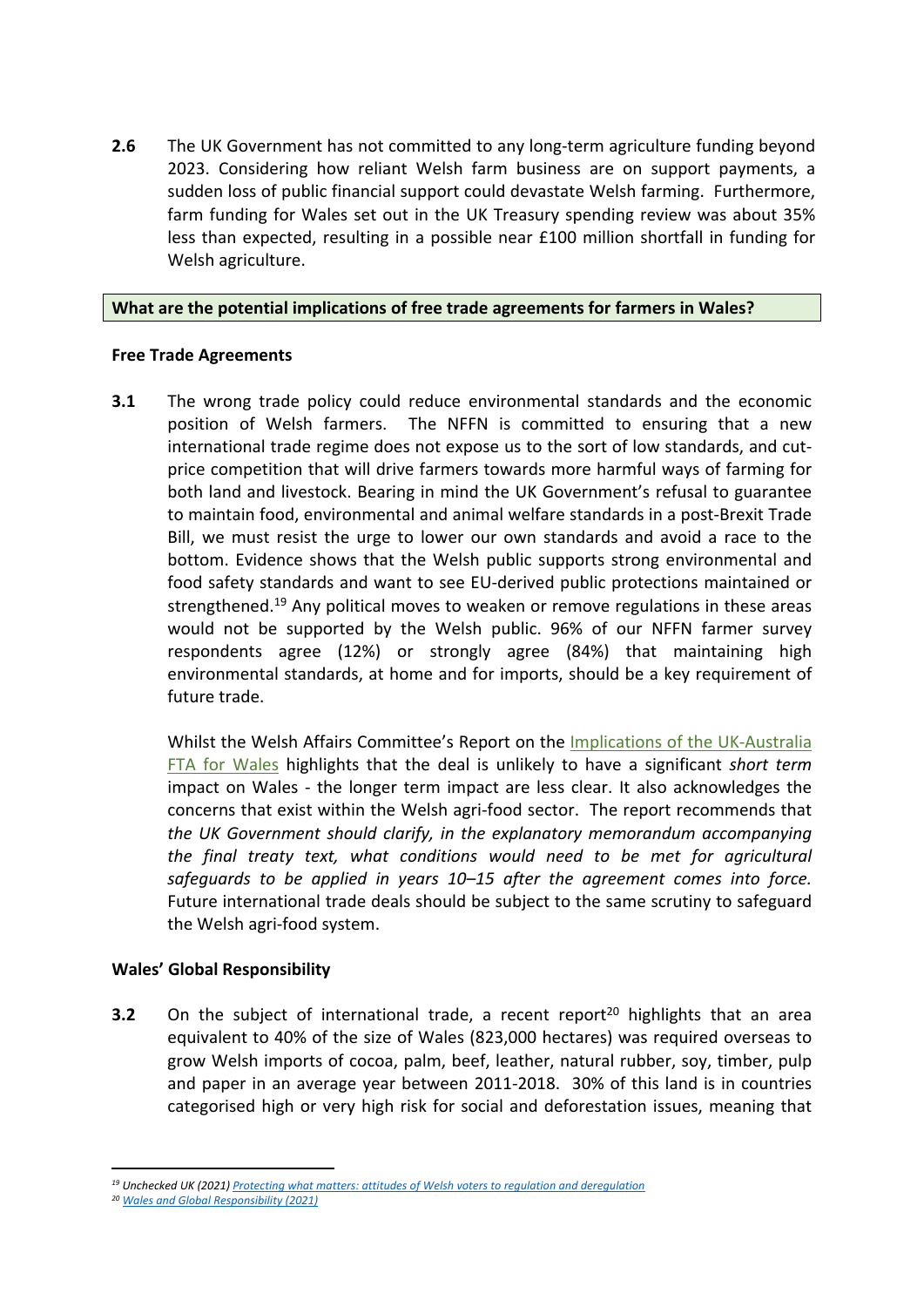commodity supply chains supplying Wales in these countries risk deforestation, conversion of natural ecosystems and/or social issues, such as child or forced labour.

Unfortunately, Welsh agriculture is indirectly contributing to these issues. Take soy for example, of which Wales imports 190,000 tonnes a year. 80% of soy is imported into Wales in the form of meal and beans for livestock feed, of which 48% is estimated to be consumed by the poultry industry, 20% by the dairy sector and 19% for sheep. Nearly three-quarters of the soy import land footprint falls in countries that are high or very high risk for deforestation and/or social issues, including Paraguay, Brazil, and Argentina. As such we must reduce our reliance on imported feed and promote more agroecological/ [pasture](https://www.pastureforlife.org/) [fed](https://www.pastureforlife.org/) livestock systems.<sup>21</sup>

Our global environmental footprint should be measured and considered as part of the UK and Welsh Government's carbon budgeting. There is no use in setting ambitious climate and biodiversity targets if we continue to import it from elsewhere.

**How, if at all, is the UK Government's climate change policy agenda impacting on family farms, including the future generations of farmers, and rural communities in Wales?**

#### **Future Agricultural Support Systems**

**4.1** The NFFN welcomes a *public money for public goods* policy that rewards farmers for delivering environmental benefits. Evidence shows us that nature friendly farming is not only better for nature, but is also the most productive, sustainable and economically viable way of getting food from our land. We endorse the **[Less](https://www.nffn.org.uk/wp-content/uploads/2020/09/Less-is-More.pdf) [is](https://www.nffn.org.uk/wp-content/uploads/2020/09/Less-is-More.pdf) [More](https://www.nffn.org.uk/wp-content/uploads/2020/09/Less-is-More.pdf)** approach<sup>[18](#page-5-0)</sup>, which encourages farmers to operate within the natural carrying capacity of their land (also knowns as *Maximum Sustainable Output*).

Nature provides farmers with *natural capital* for their businesses in the form of soils, grass, water and geology, which farm businesses work with for crop or livestock production to take place. Where these *free issue* assets are not managed correctly, farm productivity will reduce. Taken beyond their natural production limit, for example by increasing stocking to levels that exceed the amount that can be fed on naturally available forage, or cropping more than the soil can naturally support, the farming businesses will need to adapt to maintain production. This is achieved via additional inputs such as fertilisers or the requirement to purchase additional feed to maintain productivity. This increases the overall costs of production and potentially reduces the profitability of the farm business. Our [Nature](https://www.nffn.org.uk/wp-content/uploads/2020/10/20012-NFFN-Report-Nature-means-business-DIGITAL-1.pdf) [Means](https://www.nffn.org.uk/wp-content/uploads/2020/10/20012-NFFN-Report-Nature-means-business-DIGITAL-1.pdf) [Business](https://www.nffn.org.uk/wp-content/uploads/2020/10/20012-NFFN-Report-Nature-means-business-DIGITAL-1.pdf) report provides more information on this, and includes farm case studies of how this approach works in practice.

**Nature Means Business: Tony Davies, Henfron Farm, Elan Valley**

<sup>&</sup>lt;sup>21</sup> Not to be confused with "grass fed", which has no legal definition but can be used to describe produce from cattle and sheep that are free to roam and graze and are predominantly reared on grass i.e., for at least 51% of their lives.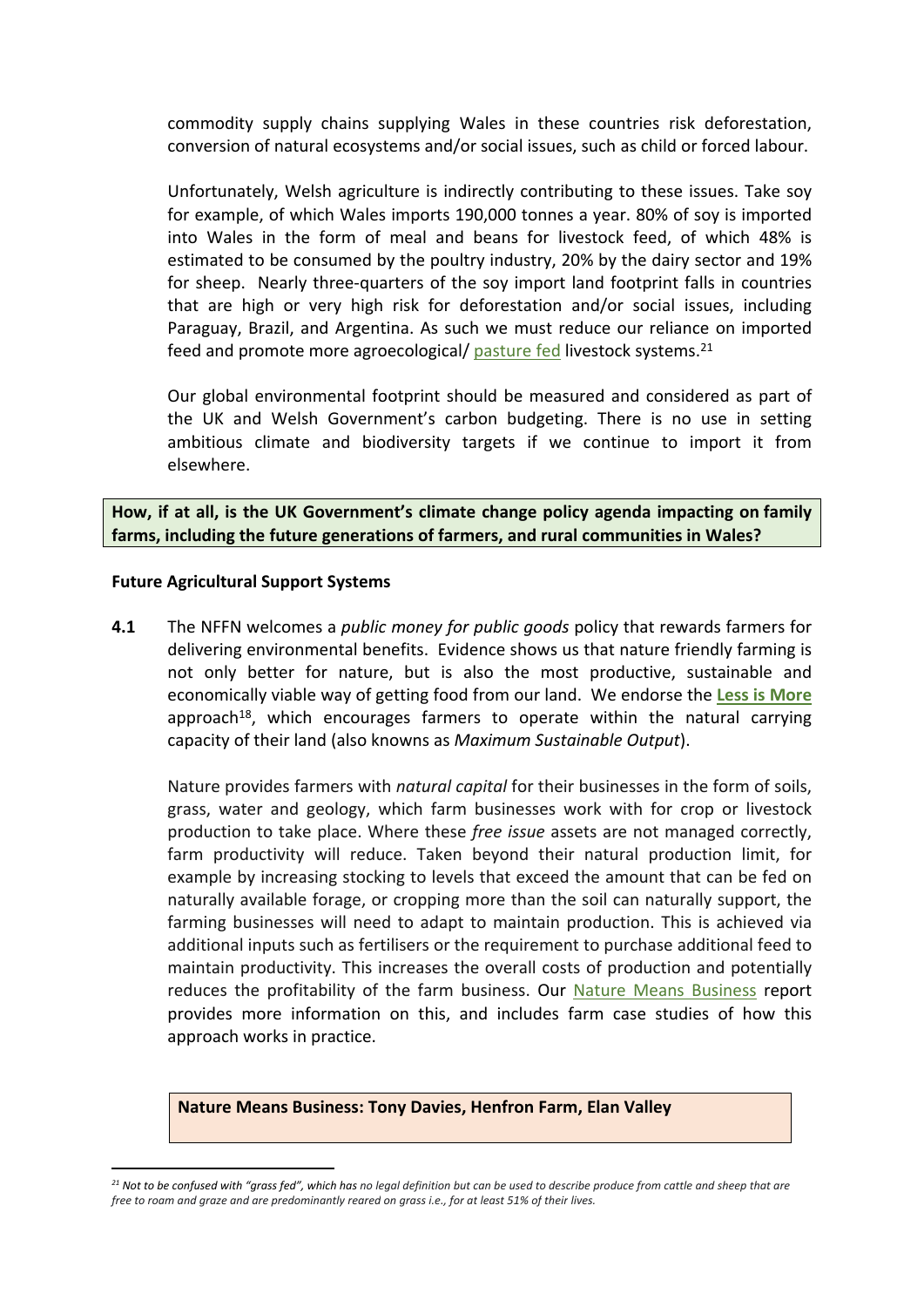*"Over ten years ago, we reduced the sheep numbers from 1,800 to 600, however with increased lambing percentages and carcase sizes the actual financial value of the lamb sales only reduced by 25%. Combined with drastically cutting import costs (no fertiliser and minimal feed purchased) farm profits rose by £20,000.*

*I calculated the projected profits before reducing sheep numbers. My analysis calculated the number of sheep the farm needed to comply with regulations, manage with limited inputs and maximise profits. Not surprisingly this number was similar to the number of breeding ewes that my ancestors kept on the farm over a hundred years ago.*

*I'm a producer of environmental services or 'public goods' such as wildlife habitats, clean water, flood mitigation and carbon sequestration. These habitats are managed by Welsh Mountain sheep and a small herd of Dexter cows. The low-carbon lamb, mutton, wool and beef could be considered a byproduct of these outputs. The farm management focuses on environmental improvements, as well as the creation of a financially viable, sustainable business that supports the family."*

**Less is More: Gethin Owen, Nant yr Efail, Abergele<sup>22</sup>**

*"I support nature friendly farming because it makes economic sense. The key to viability is to be as self-sufficient as possible, producing as much of your own animal feed, bedding and fuel as possible, and buying in as little of the inputs as is possible.*

*Growing 15 acres of spring cereals for combining has produced a financial benefit of about £3,000 per year from savings in bought in feed and straw and the Glastir environmental scheme it attracts. More emphasis on growing legumes saves approximately £6,000 per year in bought-in fertiliser and has improved soils on the farm. This also makes the overall business more resilient to the effect of volatile input costs. This also naturally leads to an ecologically diverse system. Winter stubbles provides winter feed and habitat for birds, with red-listed tree sparrows spotted during the most recent survey."*

**4.2** Evidence shows that the maximum sustainable output approach not only improves farms' financial performance (across all farm types) but also yields positive environmental outcomes for which farmers would receive payments under future government schemes. This would be a genuine payment (as opposed to a *subsidy*) for delivering multiple benefits that aren't currently rewarded by the market; services such as improving air and water quality, storing carbon, creating and

*<sup>22</sup> [Gethin](https://www.nffn.org.uk/wp-content/uploads/2020/01/NFFN_report_v7.2-owen.pdf) [Owen](https://www.nffn.org.uk/wp-content/uploads/2020/01/NFFN_report_v7.2-owen.pdf) [Full](https://www.nffn.org.uk/wp-content/uploads/2020/01/NFFN_report_v7.2-owen.pdf) [NFFN](https://www.nffn.org.uk/wp-content/uploads/2020/01/NFFN_report_v7.2-owen.pdf) [Case](https://www.nffn.org.uk/wp-content/uploads/2020/01/NFFN_report_v7.2-owen.pdf) [Study](https://www.nffn.org.uk/wp-content/uploads/2020/01/NFFN_report_v7.2-owen.pdf)*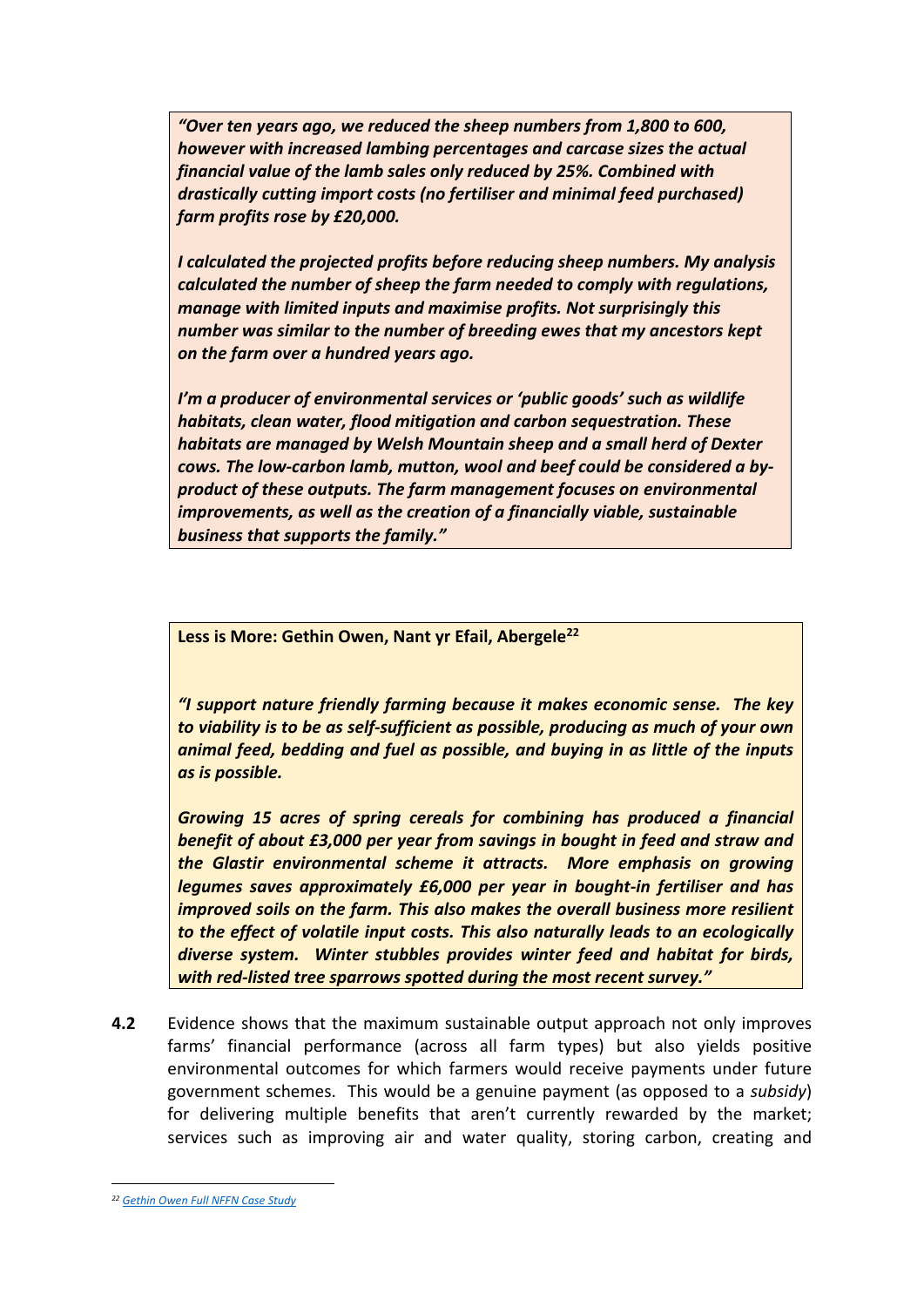maintaining wildlife habitats, reducing flood risk and enhancing public access. We explore how this could work in the next chapter.

## **Woodland and Tree Planting Policies**

**4.3** There is no doubt that trees play a vital role in addressing the nature and climate crisis. Woodlands and trees make us more resilient to climate change and can create a nature-rich landscape that is beneficial to both farmland and wildlife. NFFN Cymru welcomes plans to increase woodland cover on farms. We have always maintained that Agro-forestry, silvopasture, hedgerow trees and (broadleaved/ mixed) woodlands can form an important component of the farmed landscape. Trees can play role in storing carbon, biodiversity, reducing flood risk, improving landscape quality and amenity, whilst also improving farm productivity and providing and alternative income stream.23,24

However, UK<sup>25</sup> and Welsh Government<sup>26</sup> tree planting targets are very ambitious and a roll-out to this magnitude could have [unintended](https://www.nffn.org.uk/wales-tree-planting-not-a-silver-bullet-for-tackling-climate-change/) [consequences](https://www.nffn.org.uk/wales-tree-planting-not-a-silver-bullet-for-tackling-climate-change/) [if](https://www.nffn.org.uk/wales-tree-planting-not-a-silver-bullet-for-tackling-climate-change/) [not](https://www.nffn.org.uk/wales-tree-planting-not-a-silver-bullet-for-tackling-climate-change/) [actioned](https://www.nffn.org.uk/wales-tree-planting-not-a-silver-bullet-for-tackling-climate-change/) [cautiously](https://www.nffn.org.uk/wales-tree-planting-not-a-silver-bullet-for-tackling-climate-change/), not least on our rural communities, biodiversity and wider environment. Planting the wrong tree in the wrong place can threaten farmland biodiversity and in fact lead to perverse negative outcomes for our climate.

## *Right Tree in the Right Place*

**4.4** When it comes to tree planting, we *must* plant the right tree in the right place and avoid a cavalier attitude that could negatively impact valuable biodiversity and rural communities. For example, policies that supported a post-war drive for domestic timber production led to large swathes of commercial forestry dominating the Welsh landscape, unintentionally affecting wildlife and resulting in loss of farmland. By the outbreak of the Second World War in 1939 the Forestry Commission had bought some 28,000ha of farmland, much of it in the uplands and planted with conifer species. Between 1946 and 1951 a further 20,000ha of Welsh farmland was acquired. These commercial plantations, usually dominated by the non-native S*itka spruce,* are more often than not of limited biodiversity value, with thousands of hectares planted as single-species forests on important wildlife habitats. This most certainly contributed towards losing 44% of our upland heathland between the 1940s and late 1980s.

We believe that owners of such plantation should not receive support under any type of public goods scheme as timber is a marketable product which has a clear monetary value. Furthermore, many inappropriately planted non-native conifer plantations are actually having a *negative* effect on the environment and wildlife e.g. afforestation on areas of deep peat, and near areas known to be used by ground nesting birds. <sup>27</sup>

*<sup>23</sup> Woodland Trust: [Benefits](https://www.woodlandtrust.org.uk/media/1816/benefits-of-trees-on-livestock-farms.pdf) [of](https://www.woodlandtrust.org.uk/media/1816/benefits-of-trees-on-livestock-farms.pdf) [trees](https://www.woodlandtrust.org.uk/media/1816/benefits-of-trees-on-livestock-farms.pdf) [on](https://www.woodlandtrust.org.uk/media/1816/benefits-of-trees-on-livestock-farms.pdf) [livestock](https://www.woodlandtrust.org.uk/media/1816/benefits-of-trees-on-livestock-farms.pdf) [farms](https://www.woodlandtrust.org.uk/media/1816/benefits-of-trees-on-livestock-farms.pdf)*

*<sup>24</sup> Woodland Trust: [Agroforestry](https://www.woodlandtrust.org.uk/plant-trees/agroforestry-benefits/) [benefits](https://www.woodlandtrust.org.uk/plant-trees/agroforestry-benefits/) [nature,](https://www.woodlandtrust.org.uk/plant-trees/agroforestry-benefits/) [climate](https://www.woodlandtrust.org.uk/plant-trees/agroforestry-benefits/) [and](https://www.woodlandtrust.org.uk/plant-trees/agroforestry-benefits/) [farming](https://www.woodlandtrust.org.uk/plant-trees/agroforestry-benefits/)*

*<sup>25</sup> <https://www.gov.uk/government/news/tree-planting-rates-to-treble-by-end-of-this-parliament>*

*<sup>26</sup> <https://gov.wales/written-statement-trees-and-timber>*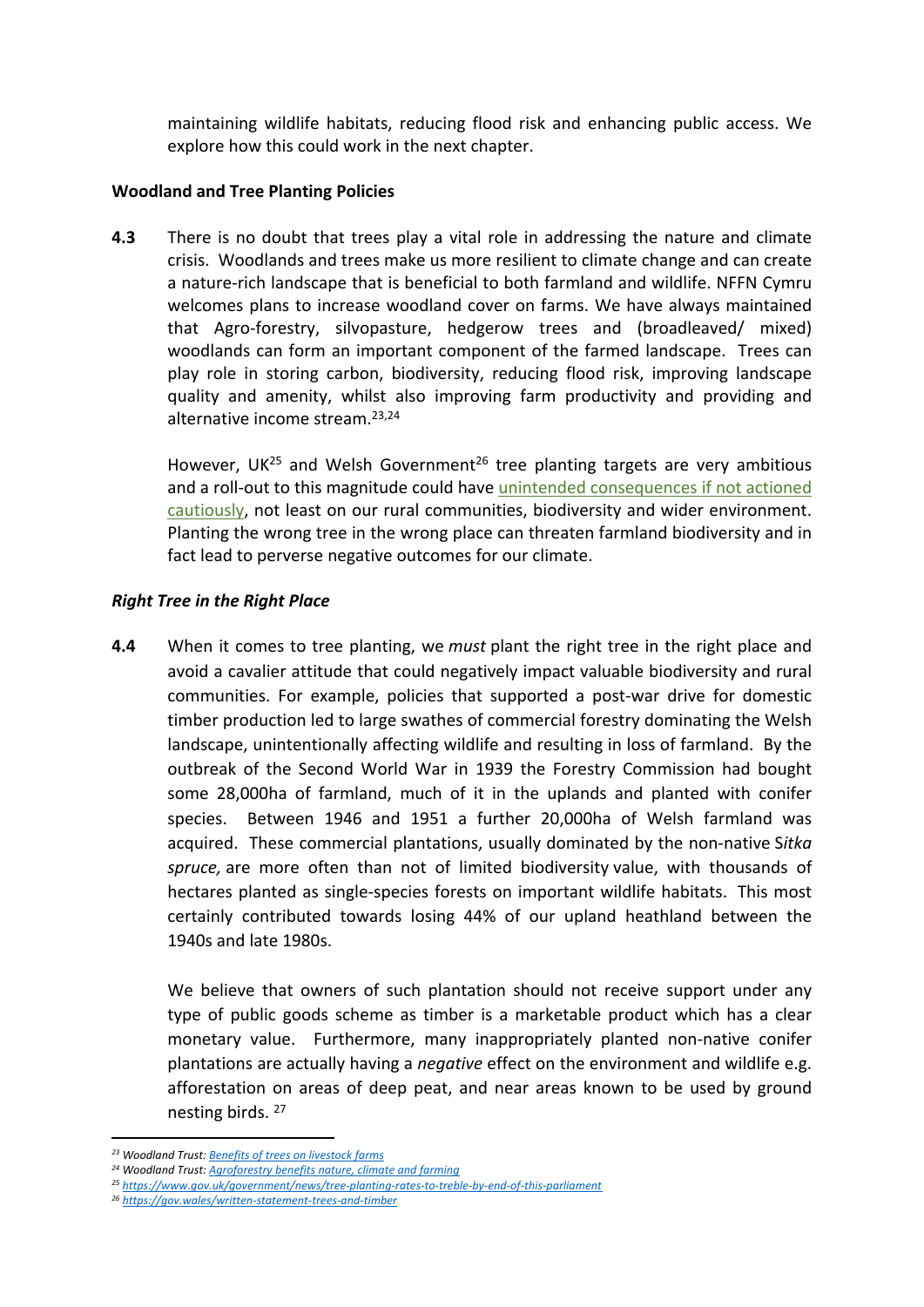**4.5** The Welsh Government Woodland Estate, which is managed by Natural Resources Wales (NRW), extends over 50,000 hectares of publicly owned land<sup>28</sup> of which 84% is conifer woodland where Sitka spruce is the dominant species.<sup>29</sup> More than two thirds of conifer woodland in Wales is owned by the Welsh Government $30$  therefore it needs to lead by example and plant the right tree in the right place. This means a mixture of different species, including native broadleaved trees. Welsh Government's own legislation, the [Environment](https://www.legislation.gov.uk/anaw/2016/3/contents) [\(Wales\)](https://www.legislation.gov.uk/anaw/2016/3/contents) [Act](https://www.legislation.gov.uk/anaw/2016/3/contents) [2016,](https://www.legislation.gov.uk/anaw/2016/3/contents) sets the legally binding objective of maintaining and enhancing the resilience of ecosystems and the benefits they provide. The legislation states that *when taking account of the resilience of ecosystems, we must take account of the diversity between and within ecosystems*. Promoting large scale monocultures of non-native tree species therefore does not fall within the parameters of Welsh Government's own legislation.

In some instances, the opposite of tree planting is more appropriate for contributing to the bigger picture of climate mitigation and nature restoration, where we should be *felling trees* on peatland and shelterbelts near areas used by ground-nesting farmland birds.

**4.6** Tree planting isn't a silver bullet to tackling climate change. Environmental policy should give equal consideration to other carbon-rich agricultural habitats such as hedgerows, heathlands, peatlands, species-rich grasslands, hay meadows and multispecies leys. As it stands, degraded UK peatlands emit more carbon than what even the most ambitious UK Climate Change Committee tree planting targets could capture and store.<sup>31</sup> Why don't the UK and Welsh Governments offer peatland restoration the same priority and urgency? Wouldn't woodland creation be better supplemented by targets for restoring hay meadows and species-rich grasslands? Right now, neither action is encouraged by nationwide targets. Efforts must be made to ensure incentives are in place to encourage restoration of a range of habitats that all provide carbon benefits.

#### **Climate Friendly Farming<sup>32</sup>**

*Farmers are perfectly positioned to combat climate change. Farming needs to include protecting soils, carbon storage, water sequestration, water protection, renewable energy and planting trees, as well as educating the public on the positive impacts of farming systems and reconnecting people with the landscape. Here in the Elan Valley, we see the positive impacts that our*

<sup>&</sup>lt;sup>27</sup> Ground nesting birds such as curlew prefer to nest in open landscapes and tend not to breed within 200m of forestry/woodland edge. Furthermore, the associated increase in predator populations (e.g. foxes and crows) because of inappropriate woodland planting (in *particular conifer shelter belts) can have a negative effect on chick survival rates.* 

*<sup>28</sup> [Natural](https://naturalresources.wales/about-us/area-statements/mid-wales-area-statement/forestry-resources/?lang=en) [Resources](https://naturalresources.wales/about-us/area-statements/mid-wales-area-statement/forestry-resources/?lang=en) [Wales](https://naturalresources.wales/about-us/area-statements/mid-wales-area-statement/forestry-resources/?lang=en) [Forestry](https://naturalresources.wales/about-us/area-statements/mid-wales-area-statement/forestry-resources/?lang=en) [resources](https://naturalresources.wales/about-us/area-statements/mid-wales-area-statement/forestry-resources/?lang=en)*

*<sup>29</sup> Vincent Wildlife Trust – [Forestry](https://www.vwt.org.uk/wp-content/uploads/2015/04/PPMW-Forestry-Report.pdf) [Trends](https://www.vwt.org.uk/wp-content/uploads/2015/04/PPMW-Forestry-Report.pdf) [in](https://www.vwt.org.uk/wp-content/uploads/2015/04/PPMW-Forestry-Report.pdf) [Wales](https://www.vwt.org.uk/wp-content/uploads/2015/04/PPMW-Forestry-Report.pdf)*

*<sup>30</sup> Senedd Cymru (2021) [Forestry](https://senedd.wales/media/yvbhbee2/21-10-forestry-and-woodlands-in-wales.pdf) [and](https://senedd.wales/media/yvbhbee2/21-10-forestry-and-woodlands-in-wales.pdf) [Woodland](https://senedd.wales/media/yvbhbee2/21-10-forestry-and-woodlands-in-wales.pdf) [in](https://senedd.wales/media/yvbhbee2/21-10-forestry-and-woodlands-in-wales.pdf) [Wales](https://senedd.wales/media/yvbhbee2/21-10-forestry-and-woodlands-in-wales.pdf) [Research](https://senedd.wales/media/yvbhbee2/21-10-forestry-and-woodlands-in-wales.pdf) [Briefing](https://senedd.wales/media/yvbhbee2/21-10-forestry-and-woodlands-in-wales.pdf)*

*<sup>31</sup> The Countryside Charity: [Net-zero](https://www.cpre.org.uk/about-us/cpre-media/net-zero-for-land-virtually-impossible-without-more-ambition-on-peatlands/) [virtually](https://www.cpre.org.uk/about-us/cpre-media/net-zero-for-land-virtually-impossible-without-more-ambition-on-peatlands/) [impossible](https://www.cpre.org.uk/about-us/cpre-media/net-zero-for-land-virtually-impossible-without-more-ambition-on-peatlands/) [without](https://www.cpre.org.uk/about-us/cpre-media/net-zero-for-land-virtually-impossible-without-more-ambition-on-peatlands/) [more](https://www.cpre.org.uk/about-us/cpre-media/net-zero-for-land-virtually-impossible-without-more-ambition-on-peatlands/) [ambition](https://www.cpre.org.uk/about-us/cpre-media/net-zero-for-land-virtually-impossible-without-more-ambition-on-peatlands/) [on](https://www.cpre.org.uk/about-us/cpre-media/net-zero-for-land-virtually-impossible-without-more-ambition-on-peatlands/) [peatlands](https://www.cpre.org.uk/about-us/cpre-media/net-zero-for-land-virtually-impossible-without-more-ambition-on-peatlands/)*

*<sup>32</sup> NFFN Report: [Farming](https://www.nffn.org.uk/wp-content/uploads/2019/10/NFFN_report_v7.1.pdf) [for](https://www.nffn.org.uk/wp-content/uploads/2019/10/NFFN_report_v7.1.pdf) [our](https://www.nffn.org.uk/wp-content/uploads/2019/10/NFFN_report_v7.1.pdf) [future](https://www.nffn.org.uk/wp-content/uploads/2019/10/NFFN_report_v7.1.pdf) [-](https://www.nffn.org.uk/wp-content/uploads/2019/10/NFFN_report_v7.1.pdf) [the](https://www.nffn.org.uk/wp-content/uploads/2019/10/NFFN_report_v7.1.pdf) [nature](https://www.nffn.org.uk/wp-content/uploads/2019/10/NFFN_report_v7.1.pdf) [friendly](https://www.nffn.org.uk/wp-content/uploads/2019/10/NFFN_report_v7.1.pdf) [climate](https://www.nffn.org.uk/wp-content/uploads/2019/10/NFFN_report_v7.1.pdf) [solution](https://www.nffn.org.uk/wp-content/uploads/2019/10/NFFN_report_v7.1.pdf) [we](https://www.nffn.org.uk/wp-content/uploads/2019/10/NFFN_report_v7.1.pdf) [urgently](https://www.nffn.org.uk/wp-content/uploads/2019/10/NFFN_report_v7.1.pdf) [need](https://www.nffn.org.uk/wp-content/uploads/2019/10/NFFN_report_v7.1.pdf)*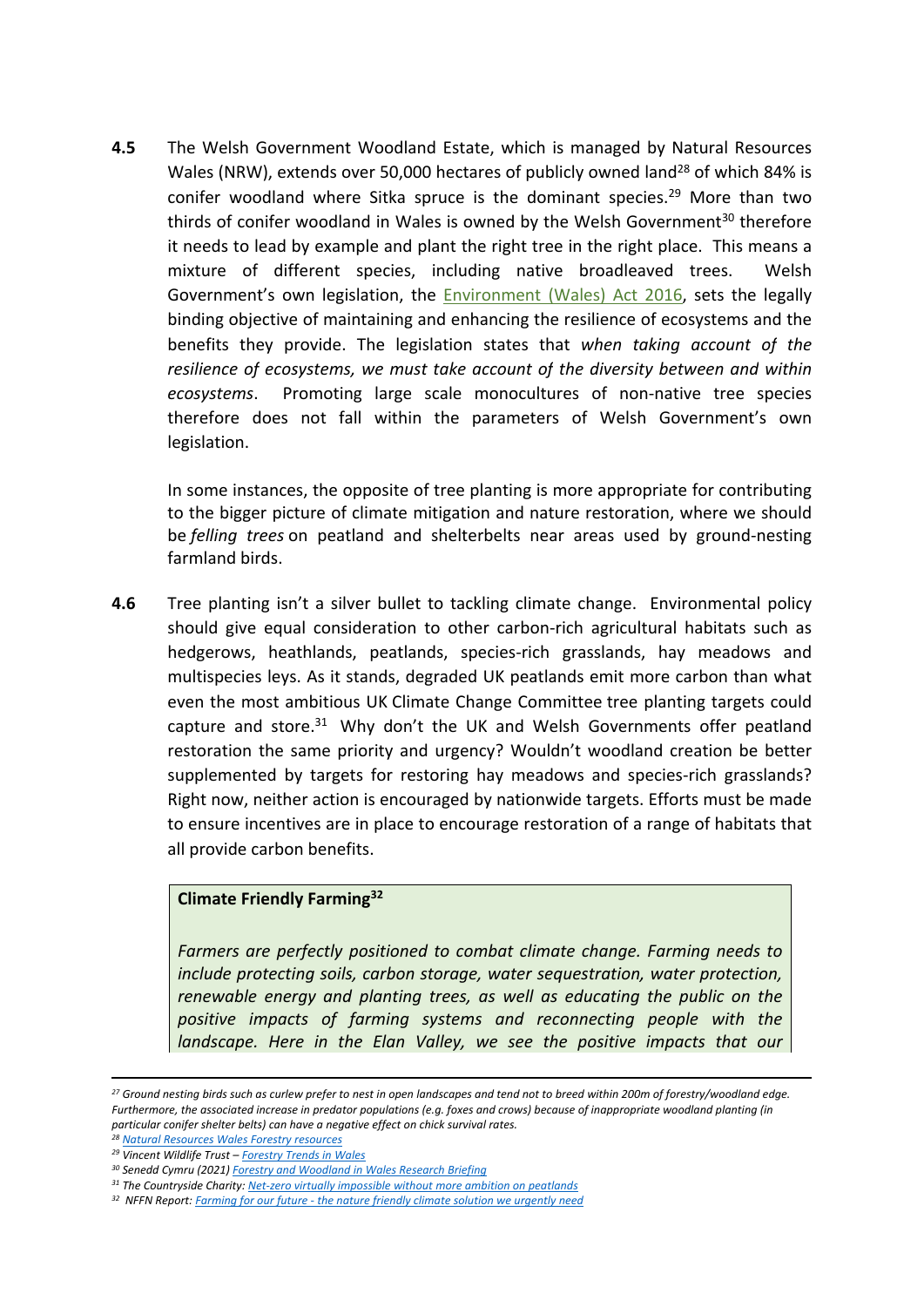*traditional farming system has on the landscape - not just the quality of the water and the soils, peat bogs and upland habitats that store carbon, but also the rich varieties of rare wildlife.*

## **Sorcha Lewis, Troedrhiwdrain, Elan Valley**

## *Carbon Offsetting*

**4.7** We disagree with carbon offsetting that essentially allows business to continue to pollute or justify losing wildlife habitat to development. On the other hand, private investment in farmland carbon sequestration from businesses such as insurance companies (that are looking to reduce risk e.g. through reducing flood risk damage to property) is appropriate and should be encouraged.

We are very concerned about the rise in large-scale corporations, investment companies and private businesses [buying](https://www.bbc.co.uk/news/uk-wales-58103603) [farms](https://www.bbc.co.uk/news/uk-wales-58103603) [across](https://www.bbc.co.uk/news/uk-wales-58103603) [the](https://www.bbc.co.uk/news/uk-wales-58103603) [country](https://www.bbc.co.uk/news/uk-wales-58103603) to plant trees to offset their own carbon emissions, threatening local culture, language and heritage. For example, over the last year the number of Glastir Woodland Creation applicants with addresses outside of Wales grew from 3% to 8%. Furthermore, the average planting area for Welsh applicants was 17.3ha, which is considerably less than the 96.3ha average for non-Welsh applicants. This does not keep money in the local economy and community, but rather shifts public money outside of Wales. Farmers and local communities need to be at the heart of tree planting initiatives.

We also highlight the importance of planting trees of local provenance. Supporting farmers or local community woodland groups to establish nurseries of local tree species would be beneficial. The *right tree* is not just about the right tree species – we should consider local genetics as well. *Coed o Gymru, gan y Cymry.*

## *Emphasising Decarbonisation at Nature's Expense*

**4.8** We're concerned that environmental policy puts considerable emphasis on decarbonisation and carbon sequestration and doesn't focus enough on nature's recovery. Carbon sequestration is not the sole proxy for environmental performance. In fact, we believe that farmland biodiversity is a better indicator of a farm's environmental performance.

Evidence shows that nature-based solutions such as appropriate tree planting, restoring and creating species rich grasslands and establishing multi species leys, peatland restoration, establishing wildflower field margins, wetland creation (including ponds), hedgerow creation (and their appropriate management) should be prioritized to deliver twin nature and climate benefits.<sup>33</sup> Our Report titled [Farming](https://www.nffn.org.uk/wp-content/uploads/2019/10/NFFN_report_v7.1.pdf) [For](https://www.nffn.org.uk/wp-content/uploads/2019/10/NFFN_report_v7.1.pdf) [Our](https://www.nffn.org.uk/wp-content/uploads/2019/10/NFFN_report_v7.1.pdf) [Future:](https://www.nffn.org.uk/wp-content/uploads/2019/10/NFFN_report_v7.1.pdf) [The](https://www.nffn.org.uk/wp-content/uploads/2019/10/NFFN_report_v7.1.pdf) [Nature](https://www.nffn.org.uk/wp-content/uploads/2019/10/NFFN_report_v7.1.pdf) [Friendly](https://www.nffn.org.uk/wp-content/uploads/2019/10/NFFN_report_v7.1.pdf) [Climate](https://www.nffn.org.uk/wp-content/uploads/2019/10/NFFN_report_v7.1.pdf) [Change](https://www.nffn.org.uk/wp-content/uploads/2019/10/NFFN_report_v7.1.pdf) [Solution](https://www.nffn.org.uk/wp-content/uploads/2019/10/NFFN_report_v7.1.pdf) [We](https://www.nffn.org.uk/wp-content/uploads/2019/10/NFFN_report_v7.1.pdf) [Urgently](https://www.nffn.org.uk/wp-content/uploads/2019/10/NFFN_report_v7.1.pdf) [Need](https://www.nffn.org.uk/wp-content/uploads/2019/10/NFFN_report_v7.1.pdf), demonstrate how we can achieve net zero carbon that also delivers thriving wildlife, a vibrant farming sector and good quality food. Our [NFFN](https://www.nffn.org.uk/wp-content/uploads/2020/09/21686-8pp-A5-Net-Zero-Booklet-Design_HR-1.pdf) [Practical](https://www.nffn.org.uk/wp-content/uploads/2020/09/21686-8pp-A5-Net-Zero-Booklet-Design_HR-1.pdf) [Guide](https://www.nffn.org.uk/wp-content/uploads/2020/09/21686-8pp-A5-Net-Zero-Booklet-Design_HR-1.pdf) [to](https://www.nffn.org.uk/wp-content/uploads/2020/09/21686-8pp-A5-Net-Zero-Booklet-Design_HR-1.pdf) [Net](https://www.nffn.org.uk/wp-content/uploads/2020/09/21686-8pp-A5-Net-Zero-Booklet-Design_HR-1.pdf)

<sup>33</sup> [Sustainable](https://community.rspb.org.uk/cfs-file/__key/telligent-evolution-components-attachments/01-3762-00-00-00-79-03-65/Sustainable-mitigation-in-agriculture-report-Mar-20.pdf) [climate](https://community.rspb.org.uk/cfs-file/__key/telligent-evolution-components-attachments/01-3762-00-00-00-79-03-65/Sustainable-mitigation-in-agriculture-report-Mar-20.pdf) [change](https://community.rspb.org.uk/cfs-file/__key/telligent-evolution-components-attachments/01-3762-00-00-00-79-03-65/Sustainable-mitigation-in-agriculture-report-Mar-20.pdf) [mitigation](https://community.rspb.org.uk/cfs-file/__key/telligent-evolution-components-attachments/01-3762-00-00-00-79-03-65/Sustainable-mitigation-in-agriculture-report-Mar-20.pdf) [in](https://community.rspb.org.uk/cfs-file/__key/telligent-evolution-components-attachments/01-3762-00-00-00-79-03-65/Sustainable-mitigation-in-agriculture-report-Mar-20.pdf) [UK](https://community.rspb.org.uk/cfs-file/__key/telligent-evolution-components-attachments/01-3762-00-00-00-79-03-65/Sustainable-mitigation-in-agriculture-report-Mar-20.pdf) [agriculture](https://community.rspb.org.uk/cfs-file/__key/telligent-evolution-components-attachments/01-3762-00-00-00-79-03-65/Sustainable-mitigation-in-agriculture-report-Mar-20.pdf) [A](https://community.rspb.org.uk/cfs-file/__key/telligent-evolution-components-attachments/01-3762-00-00-00-79-03-65/Sustainable-mitigation-in-agriculture-report-Mar-20.pdf) [review](https://community.rspb.org.uk/cfs-file/__key/telligent-evolution-components-attachments/01-3762-00-00-00-79-03-65/Sustainable-mitigation-in-agriculture-report-Mar-20.pdf) [of](https://community.rspb.org.uk/cfs-file/__key/telligent-evolution-components-attachments/01-3762-00-00-00-79-03-65/Sustainable-mitigation-in-agriculture-report-Mar-20.pdf) climate change mitigation [measures](https://community.rspb.org.uk/cfs-file/__key/telligent-evolution-components-attachments/01-3762-00-00-00-79-03-65/Sustainable-mitigation-in-agriculture-report-Mar-20.pdf) in [agriculture,](https://community.rspb.org.uk/cfs-file/__key/telligent-evolution-components-attachments/01-3762-00-00-00-79-03-65/Sustainable-mitigation-in-agriculture-report-Mar-20.pdf) [and](https://community.rspb.org.uk/cfs-file/__key/telligent-evolution-components-attachments/01-3762-00-00-00-79-03-65/Sustainable-mitigation-in-agriculture-report-Mar-20.pdf) [the](https://community.rspb.org.uk/cfs-file/__key/telligent-evolution-components-attachments/01-3762-00-00-00-79-03-65/Sustainable-mitigation-in-agriculture-report-Mar-20.pdf) [impacts](https://community.rspb.org.uk/cfs-file/__key/telligent-evolution-components-attachments/01-3762-00-00-00-79-03-65/Sustainable-mitigation-in-agriculture-report-Mar-20.pdf) *[on](https://community.rspb.org.uk/cfs-file/__key/telligent-evolution-components-attachments/01-3762-00-00-00-79-03-65/Sustainable-mitigation-in-agriculture-report-Mar-20.pdf) [biodiversity,](https://community.rspb.org.uk/cfs-file/__key/telligent-evolution-components-attachments/01-3762-00-00-00-79-03-65/Sustainable-mitigation-in-agriculture-report-Mar-20.pdf) [climate](https://community.rspb.org.uk/cfs-file/__key/telligent-evolution-components-attachments/01-3762-00-00-00-79-03-65/Sustainable-mitigation-in-agriculture-report-Mar-20.pdf) [change](https://community.rspb.org.uk/cfs-file/__key/telligent-evolution-components-attachments/01-3762-00-00-00-79-03-65/Sustainable-mitigation-in-agriculture-report-Mar-20.pdf) [and](https://community.rspb.org.uk/cfs-file/__key/telligent-evolution-components-attachments/01-3762-00-00-00-79-03-65/Sustainable-mitigation-in-agriculture-report-Mar-20.pdf) [resource](https://community.rspb.org.uk/cfs-file/__key/telligent-evolution-components-attachments/01-3762-00-00-00-79-03-65/Sustainable-mitigation-in-agriculture-report-Mar-20.pdf) [protection](https://community.rspb.org.uk/cfs-file/__key/telligent-evolution-components-attachments/01-3762-00-00-00-79-03-65/Sustainable-mitigation-in-agriculture-report-Mar-20.pdf) (Ellie Crane, 2020)*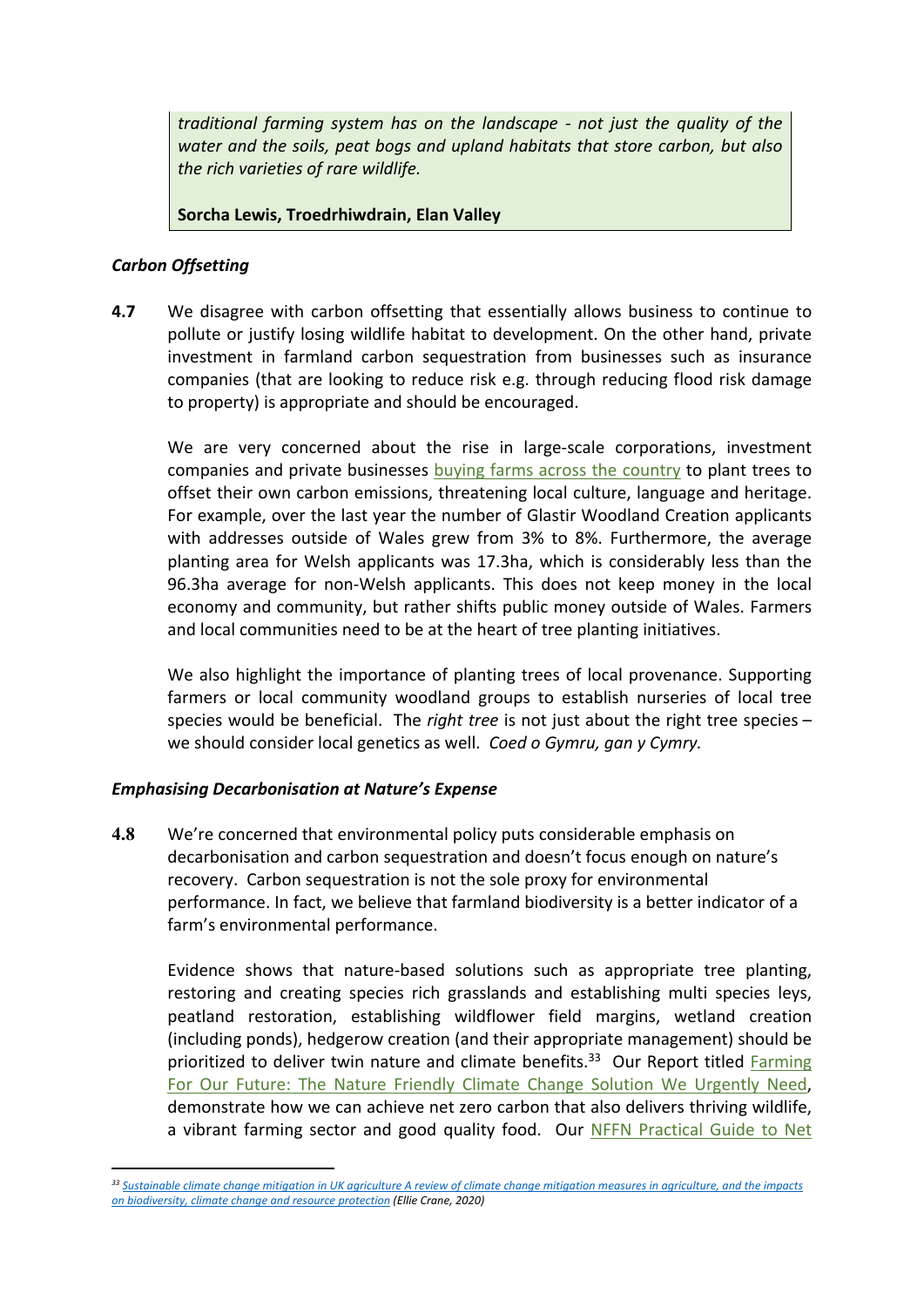[Zero](https://www.nffn.org.uk/wp-content/uploads/2020/09/21686-8pp-A5-Net-Zero-Booklet-Design_HR-1.pdf) [Farming](https://www.nffn.org.uk/wp-content/uploads/2020/09/21686-8pp-A5-Net-Zero-Booklet-Design_HR-1.pdf) [in](https://www.nffn.org.uk/wp-content/uploads/2020/09/21686-8pp-A5-Net-Zero-Booklet-Design_HR-1.pdf) [the](https://www.nffn.org.uk/wp-content/uploads/2020/09/21686-8pp-A5-Net-Zero-Booklet-Design_HR-1.pdf) [UK](https://www.nffn.org.uk/wp-content/uploads/2020/09/21686-8pp-A5-Net-Zero-Booklet-Design_HR-1.pdf) highlights some of the ways farmers can achieve this. Welsh family farming busniesses need to be at the heart of delivering these actions and benefits but need more support to do so – a sentiment echoed by the Prince Charles himself.<sup>34</sup>

**What practical steps can the UK Government take to support these communities and how should the UK and Welsh governments work together to support these communities' unique culture, including their contribution to the Welsh language, and heritage?**

## **Reward Nature Friendly Farming**

- **5.1** We believe agriculture needs to be profitable and sustainable, and farmers should receive adequate payments for undertaking environmental and nature friendly activities. Future government agricultural policy should focus on rewarding farmers for providing environmental and public benefits that are not normally paid for through the market. Our recent report: [Rethink](https://www.nffn.org.uk/wp-content/uploads/2021/10/NFFN-Rethink-Farming-Report_Digital-Initial-Release.pdf) [Farming:](https://www.nffn.org.uk/wp-content/uploads/2021/10/NFFN-Rethink-Farming-Report_Digital-Initial-Release.pdf) [A](https://www.nffn.org.uk/wp-content/uploads/2021/10/NFFN-Rethink-Farming-Report_Digital-Initial-Release.pdf) [Practical](https://www.nffn.org.uk/wp-content/uploads/2021/10/NFFN-Rethink-Farming-Report_Digital-Initial-Release.pdf) [Guide](https://www.nffn.org.uk/wp-content/uploads/2021/10/NFFN-Rethink-Farming-Report_Digital-Initial-Release.pdf) [to](https://www.nffn.org.uk/wp-content/uploads/2021/10/NFFN-Rethink-Farming-Report_Digital-Initial-Release.pdf) [Climate](https://www.nffn.org.uk/wp-content/uploads/2021/10/NFFN-Rethink-Farming-Report_Digital-Initial-Release.pdf) [&](https://www.nffn.org.uk/wp-content/uploads/2021/10/NFFN-Rethink-Farming-Report_Digital-Initial-Release.pdf) [Biodiversity](https://www.nffn.org.uk/wp-content/uploads/2021/10/NFFN-Rethink-Farming-Report_Digital-Initial-Release.pdf) [Restoration](https://www.nffn.org.uk/wp-content/uploads/2021/10/NFFN-Rethink-Farming-Report_Digital-Initial-Release.pdf) demonstrates how farmers across Wales (and the rest of the UK) are already putting sustainable farming systems in place. Our Wales NFFN farmer survey showed overwhelming support for a radical overhaul of agricultural policy, with 95% of respondents agreeing that a future farming policy should principally recognise and reward farmers for their environmental work.
- **5.2** Recent academic research shows that direct subsidises based on the area farmed are associated with a relatively large decrease in the stability of farm income, across most farm types, whilst adopting agroecological farming practices and higher agrienvironment payments increases income stability and raises farm income.35,36 It is therefore a common misconception that direct income support safeguards family farm businesses, as in many instances it stifles innovation and discourages thorough farm business analysis.
- **5.3** Facilitating and rewarding on-farm nature-based solutions to climate offers numerous other economic benefits:
	- In 2012 the economic value of the Welsh environment was estimated as being about £9 billion<sup>37</sup>. A restored environment would be worth considerably more.
	- $\bullet$  £1 in every £11 of Welsh GDP is dependent on the environment.<sup>38</sup>
	- Across the UK, current policy for SSSIs delivers substantial conservation benefits, ecosystem service delivery and economic values. The value of the benefits of the existing policy are estimated at £956 million annually, almost 9 times as high as the £111 million annual public cost of the policy.<sup>39</sup>

*<sup>34</sup> [https://www.theguardian.com/environment/2021/may/23/prince-charles-small-scale-family-farms-must-be-at-heart-of-sustainable](https://www.theguardian.com/environment/2021/may/23/prince-charles-small-scale-family-farms-must-be-at-heart-of-sustainable-future)[future](https://www.theguardian.com/environment/2021/may/23/prince-charles-small-scale-family-farms-must-be-at-heart-of-sustainable-future)*

*<sup>35</sup> [The](https://www.sciencedirect.com/science/article/abs/pii/S0743016718314608) [economic](https://www.sciencedirect.com/science/article/abs/pii/S0743016718314608) [potential](https://www.sciencedirect.com/science/article/abs/pii/S0743016718314608) [of](https://www.sciencedirect.com/science/article/abs/pii/S0743016718314608) [agroecology:](https://www.sciencedirect.com/science/article/abs/pii/S0743016718314608) [Empirical](https://www.sciencedirect.com/science/article/abs/pii/S0743016718314608) [evidence](https://www.sciencedirect.com/science/article/abs/pii/S0743016718314608) [from](https://www.sciencedirect.com/science/article/abs/pii/S0743016718314608) [Europe](https://www.sciencedirect.com/science/article/abs/pii/S0743016718314608) (van der Ploeg et al 2019)*

<sup>&</sup>lt;sup>36</sup> [Stability](https://www.sciencedirect.com/science/article/abs/pii/S0308521X20308702?dgcid=author#f0015) [of](https://www.sciencedirect.com/science/article/abs/pii/S0308521X20308702?dgcid=author#f0015) [farm](https://www.sciencedirect.com/science/article/abs/pii/S0308521X20308702?dgcid=author#f0015) [income:](https://www.sciencedirect.com/science/article/abs/pii/S0308521X20308702?dgcid=author#f0015) [The](https://www.sciencedirect.com/science/article/abs/pii/S0308521X20308702?dgcid=author#f0015) [role](https://www.sciencedirect.com/science/article/abs/pii/S0308521X20308702?dgcid=author#f0015) of [agricultural](https://www.sciencedirect.com/science/article/abs/pii/S0308521X20308702?dgcid=author#f0015) [diversity](https://www.sciencedirect.com/science/article/abs/pii/S0308521X20308702?dgcid=author#f0015) [and](https://www.sciencedirect.com/science/article/abs/pii/S0308521X20308702?dgcid=author#f0015) [agri-environment](https://www.sciencedirect.com/science/article/abs/pii/S0308521X20308702?dgcid=author#f0015) [scheme](https://www.sciencedirect.com/science/article/abs/pii/S0308521X20308702?dgcid=author#f0015) [payments](https://www.sciencedirect.com/science/article/abs/pii/S0308521X20308702?dgcid=author#f0015) (Harkness et al 2021)

*<sup>37</sup> [UK](http://uknea.unep-wcmc.org/Resources/tabid/82/Default.aspx) [National](http://uknea.unep-wcmc.org/Resources/tabid/82/Default.aspx) [Ecosystem](http://uknea.unep-wcmc.org/Resources/tabid/82/Default.aspx) [Assessment](http://uknea.unep-wcmc.org/Resources/tabid/82/Default.aspx)*

*<sup>38</sup> [Valuing](https://www.rspb.org.uk/globalassets/downloads/documents/positions/economics/wales-valuing-our-environment-technical-summary.pdf) [Our](https://www.rspb.org.uk/globalassets/downloads/documents/positions/economics/wales-valuing-our-environment-technical-summary.pdf) [Environment:](https://www.rspb.org.uk/globalassets/downloads/documents/positions/economics/wales-valuing-our-environment-technical-summary.pdf) [The](https://www.rspb.org.uk/globalassets/downloads/documents/positions/economics/wales-valuing-our-environment-technical-summary.pdf) [Economic](https://www.rspb.org.uk/globalassets/downloads/documents/positions/economics/wales-valuing-our-environment-technical-summary.pdf) [Impact](https://www.rspb.org.uk/globalassets/downloads/documents/positions/economics/wales-valuing-our-environment-technical-summary.pdf) [of](https://www.rspb.org.uk/globalassets/downloads/documents/positions/economics/wales-valuing-our-environment-technical-summary.pdf) [the](https://www.rspb.org.uk/globalassets/downloads/documents/positions/economics/wales-valuing-our-environment-technical-summary.pdf) [Environment](https://www.rspb.org.uk/globalassets/downloads/documents/positions/economics/wales-valuing-our-environment-technical-summary.pdf) [of](https://www.rspb.org.uk/globalassets/downloads/documents/positions/economics/wales-valuing-our-environment-technical-summary.pdf) [Wales](https://www.rspb.org.uk/globalassets/downloads/documents/positions/economics/wales-valuing-our-environment-technical-summary.pdf)*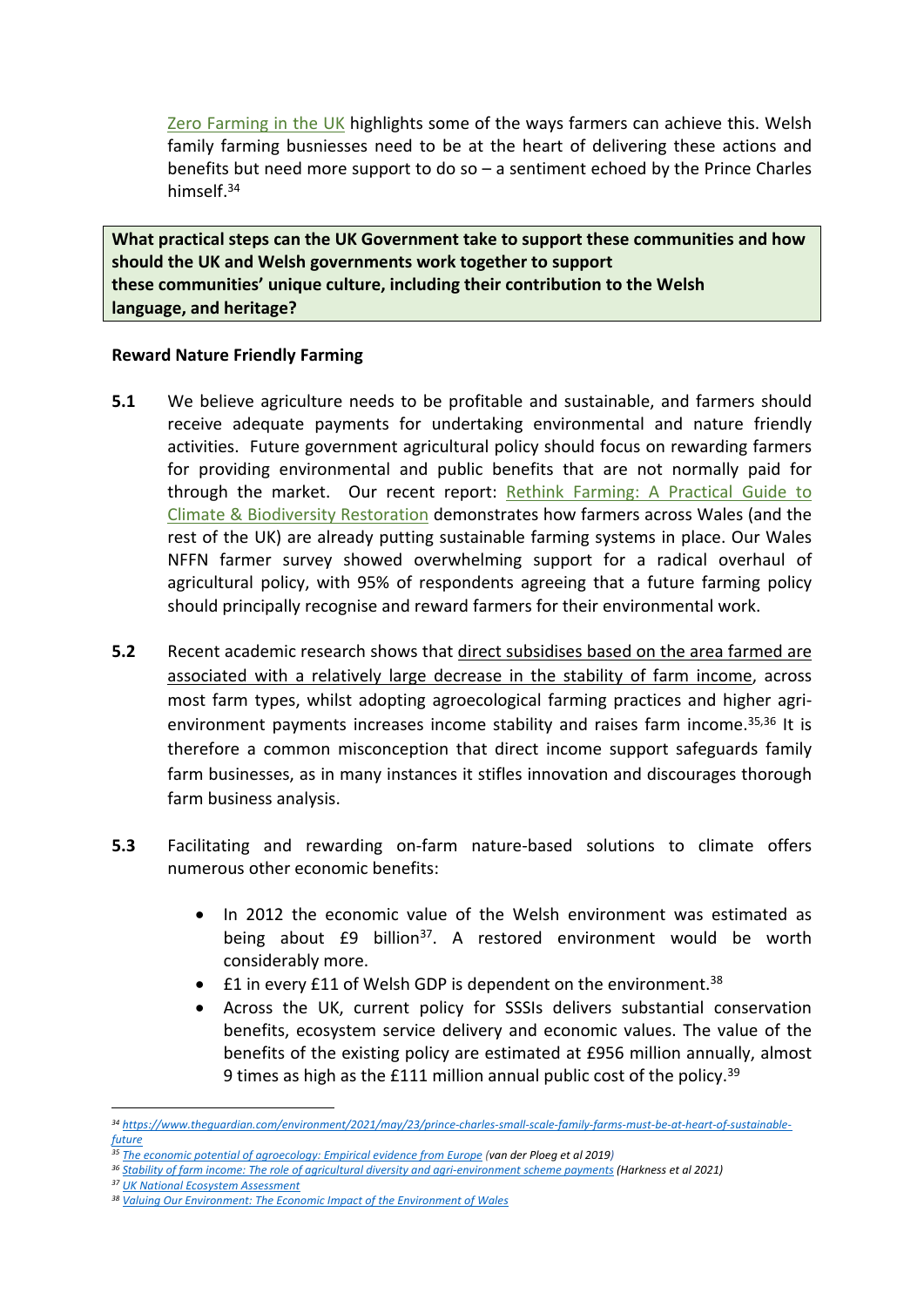• Increase the UK's hedgerow network 40% by 2050 would create 25,000 jobs. Furthermore, for every £1 of investment in hedgerows in flood risk catchment areas, £2.50 of economic benefits are generated as saved costs, whilst every £1 invested as much as £3.92 is generated for the wider economy.<sup>40</sup>

Whilst unsustainable farming and land use negatively effects our economy;

- UK consumers spend £120 billion on food each year yet generates hidden costs of over £116 billion each year.<sup>41</sup> This includes;
	- o £7.8 billion attributed to loss of ecosystem biodiversity due to agriculture).
	- o £12.56 billion attributed to GHG emissions and air pollution
	- o £19.9 billion attributed to food waste across the total UK food system
	- o £3.55 billion attributed to soil degradation including soil carbon loss
	- o £1.34 billion due to water cost attributable to agriculture
- This means that for every £1 UK consumers spend on food, additional costs of 97p are incurred.

## **Sam Kenyon, Glanllyn Farm, St Asaph<sup>42</sup>**

*"Put simply, if we didn't work with nature and didn't try to improve water flow and quality with our 'slow the flow' approach, there wouldn't be much farm nor access to our woodland - left. The devastation previously caused here by practices that worked against nature has meant the loss of much soil and farm infrastructure (tracks, woodland and livestock fences), so that the farm was becoming unviable."*

Located on the banks of River Elwy, Samantha's farm historically flooded once every seven years, but due to progressively adverse weather, it now experiences flooding once or twice a year. Flood prevention has become one of the farm's key priorities and they have adopted several practices to mitigate extensive flood damage. This includes increasing the cover of native trees, such as willow and alder, to help retain the soil at the same time as providing habitat for local wildlife. They have also fenced off their livestock and stopped application of chemical inputs to reduce runoff and improve soil conditions.

Their next steps are to create a flood basin, where a 27-acre field will be taken out of conventional production and made into an area where flash floods can be held back. The basin will include a wet woodland area to help catch sediment

*<sup>41</sup> Sustainable Food Trust (2019) [The](https://sustainablefoodtrust.org/wp-content/uploads/2013/04/Website-Version-The-Hidden-Cost-of-UK-Food.pdf) [Hidden](https://sustainablefoodtrust.org/wp-content/uploads/2013/04/Website-Version-The-Hidden-Cost-of-UK-Food.pdf) [Costs](https://sustainablefoodtrust.org/wp-content/uploads/2013/04/Website-Version-The-Hidden-Cost-of-UK-Food.pdf) [of](https://sustainablefoodtrust.org/wp-content/uploads/2013/04/Website-Version-The-Hidden-Cost-of-UK-Food.pdf) [Food](https://sustainablefoodtrust.org/wp-content/uploads/2013/04/Website-Version-The-Hidden-Cost-of-UK-Food.pdf)*

*<sup>39</sup> Defra (2011) Benefits of Sites of Special Scientific Interest*

*<sup>40</sup> The Countryside Charity (2021) [Hedge](https://www.cpre.org.uk/resources/hedge-fund-full-report/) [fund:](https://www.cpre.org.uk/resources/hedge-fund-full-report/) [investing](https://www.cpre.org.uk/resources/hedge-fund-full-report/) [in](https://www.cpre.org.uk/resources/hedge-fund-full-report/) [hedgerows](https://www.cpre.org.uk/resources/hedge-fund-full-report/) [for](https://www.cpre.org.uk/resources/hedge-fund-full-report/) [climate,](https://www.cpre.org.uk/resources/hedge-fund-full-report/) [nature](https://www.cpre.org.uk/resources/hedge-fund-full-report/) [and](https://www.cpre.org.uk/resources/hedge-fund-full-report/) [the](https://www.cpre.org.uk/resources/hedge-fund-full-report/) [economy](https://www.cpre.org.uk/resources/hedge-fund-full-report/)*

*<sup>42</sup> Sam's full case study: <https://www.nffn.org.uk/rethink-farming-sam-kenyon/>*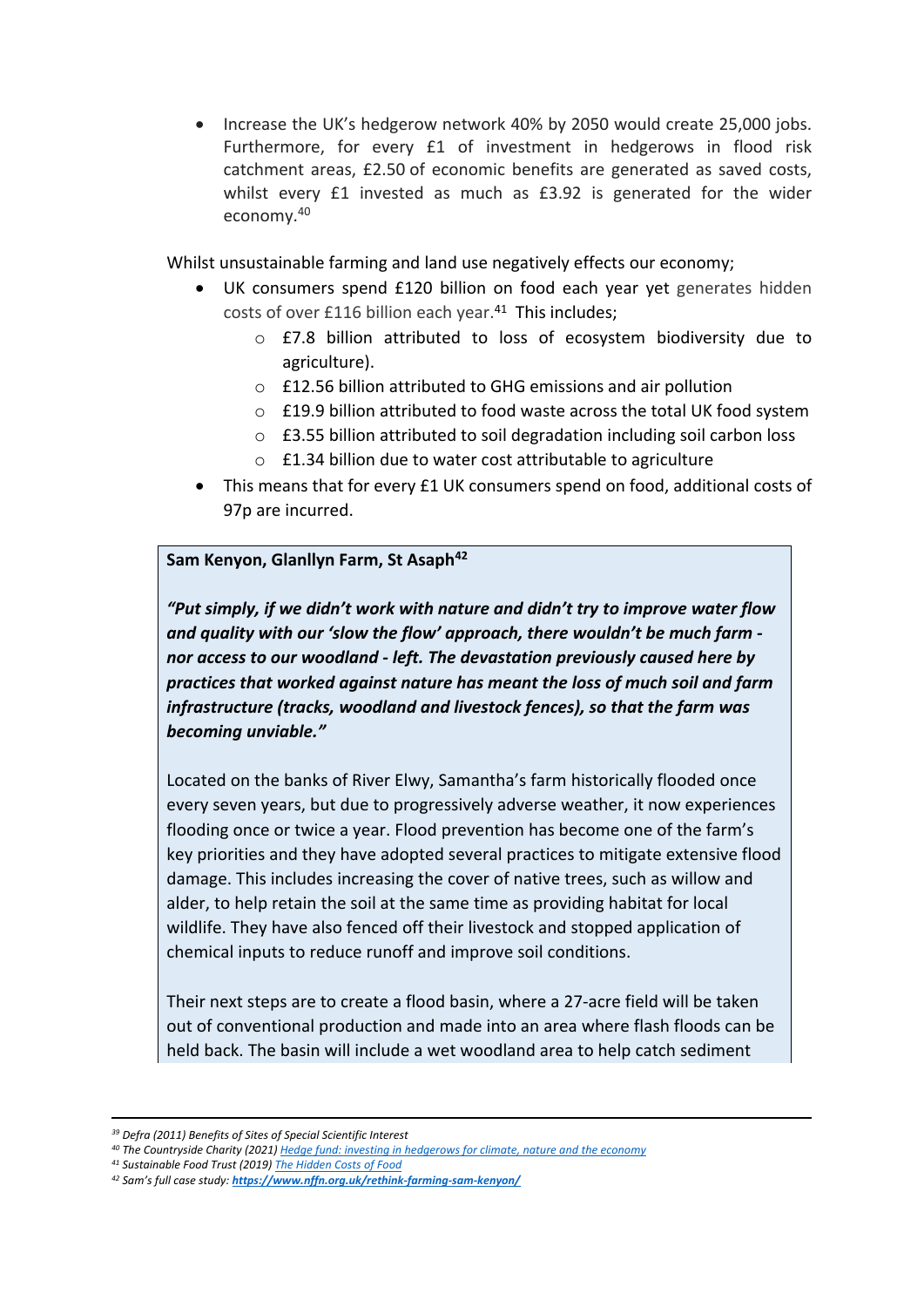and to create a more diverse habitat, with floodplain meadow grassland rich in a diverse mix of plant species to support biodiversity.

**"I measure impact by how much farmland I save compared to that which was being lost under the conventional mismanagement. I also measure the impact by how well wildlife survives each flood. We have seen how beneficial our approaches have been for local wildlife, with a diverse range of birds nesting here for the first time in over 40 years. The species thriving on our farm include kingfishers, pied flycatchers, barn owls, collared doves, hoverflies, bees, bats and more."**

- **5.4** Rewarding farmers for delivering environmental improvements alongside sustainable food production is the best way of justifying continued public funding in the agricultural sector. Not only would it negate these enormous hidden costs but would provide farmers with an attractive and stable income stream as part of a sustainable business model. We believe that payments should be calculated beyond cost-incurred/ income foregone as too often the true cost and value of environmental services aren't reflected in the payments attached to them. Coupled with adopting [maximum](https://www.nffn.org.uk/resources/nmb/) [sustainable](https://www.nffn.org.uk/resources/nmb/) [output](https://www.nffn.org.uk/resources/nmb/) this approach would increase the economic resilience of Welsh family farm businesses. **We would urge the UK and Welsh Governments to trial a role out of business advice aimed at helping farms achieve maximum sustainable output. The NFFN are more than happy to support the Government in doing this.**
- **5.5** More emphasis should be put on the economic benefits of nature friendly farming, particularly in agricultural colleges and universities. This can help change mindsets and debunk common misconceptions that *"to go green, you must be in the black*". We would flip this on its head and say that *"you've got to be green to be in the black".*
- **5.6** Farms are capital**-**intensive businesses, with land, buildings, fixed equipment, working capital for labour, livestock, seeds etc - almost all of which needs to be expensed before a penny of income is received. As such we believe that future food and farming policy should include capital support payments to invest in technology/ machinery/ infrastructure/ equipment that help deliver or contribute towards environmental.
- **5.**7 We urge the UK Governments and all the devolved Governments to roll out an advisory programme aimed at promoting the concept of [maximum](https://www.nffn.org.uk/resources/nmb/) [sustainable](https://www.nffn.org.uk/resources/nmb/) [output](https://www.nffn.org.uk/resources/nmb/) (MSO) amongst farmers. Farming business must learn to adapt to life without direct payments; thorough business analysis will be a key step in achieving this. As we have stated in paragraph 4.1, this approach can help increase the resilience of Welsh family farms businesses whilst also helping to meet climate and nature targets. **Rolling out the MSO principle far and wide across the industry would be a game changer.** This should be done sooner rather than later, as it's recommended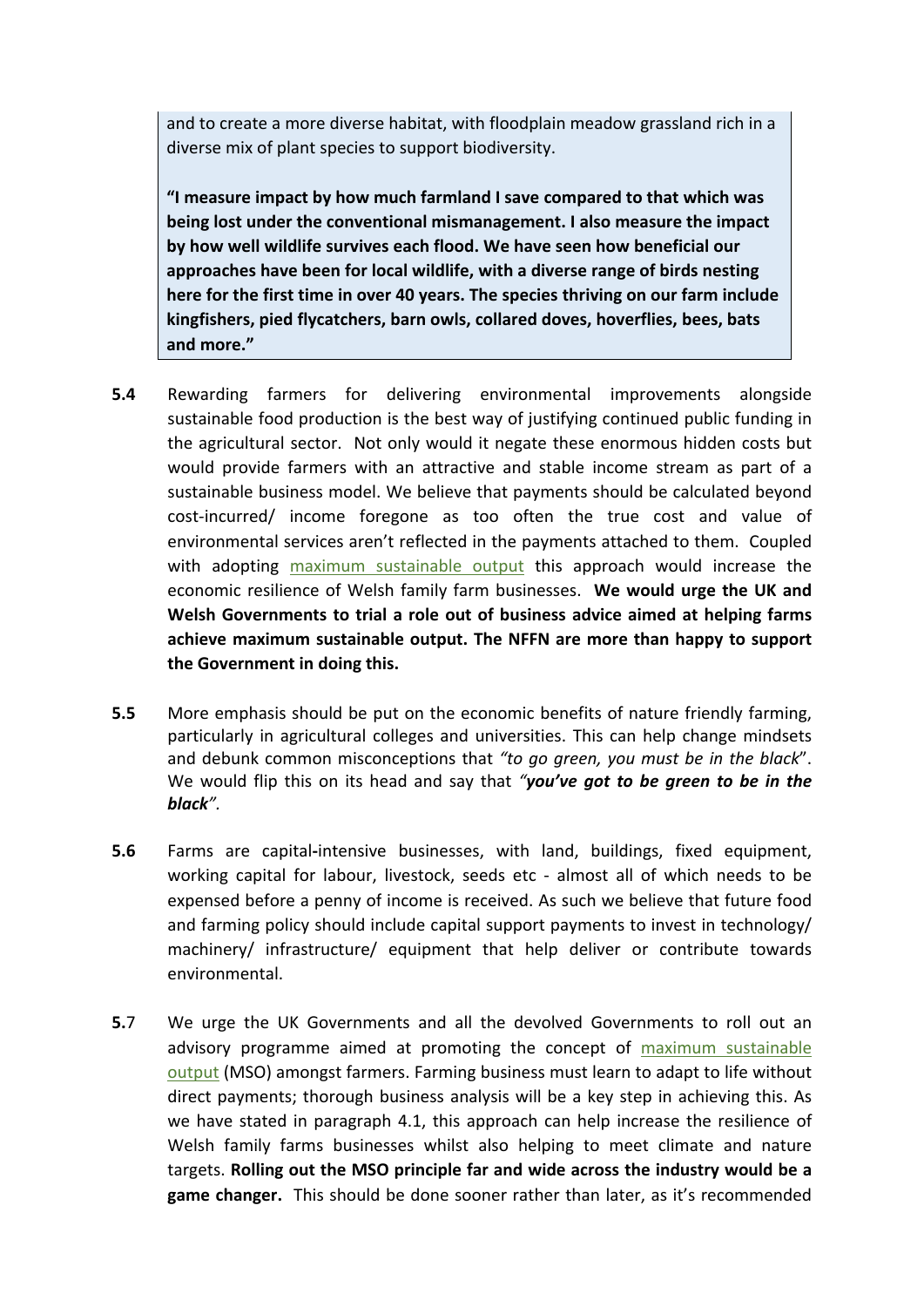that farm business take 3-5 years to transition to MSO.The NFFN would be more than happy to trail this approach with Governments across the UK.

## **Adequate Funding for Nature Friendly Farming**

**5.7** Given that the Welsh Government's Integrated Impact Assessment<sup>43</sup> predicts a host of benefits and cost savings as a result of future *public money for public goods* policy we believe that future farming schemes warrant additional funding. Work carried out recently has estimated that the total cost of meeting the identified environmental land management priorities in Wales are estimated at £273million per annum<sup>44</sup>. This is an amount broadly similar to that which farmers received under the Common Agriculture Policy. The report however does not estimate the total budget needed for future farming policy. For example, the model does not cost supporting investments such monitoring and evaluation, transaction costs or wider funding associated with rural development. Yet investment in these aspects will need to be significant, meaning that the total figure is likely to be much higher. We are concerned that a reduction or even the continuation of the current budget will not secure the outcomes outlined in the impact assessment, regardless of any political good will. The ball is in the UK Treasury's court on this one; nature friendly faming can help address multiple economic, environmental and societal issues, but it requires appropriate funding and resources.

## **5.8 Food Policy**

We need to address the economic imbalances in the food supply chain. It's vital that Government help create a business environment that allows farmers to receive a fair price for their produce. This is often the reason why farmers are forced to intensify in an attempt to increase profits. As we know through the Less is More approach, this results in farm businesses exceeding their Maximum Sustainable Output, which in fact reduces profitability.

We need a transformative food system that ensures farmers earn a fair return whilst ensuring food is healthy, affordable and sustainably produced. When it comes to food policy, Government's role should be more of an 'enabling' one, setting up structures to facilitate a strategic national approach to food, including regulations, local food networks, transparent supply chains, and sustainable public procurement.

One could argue that there is no such thing as local food without the presence of local food infrastructures. Investment is needed in this area. Key infrastructure that may be required to support short supply chains include;

- $\circ$  Local and appropriately sized packing, cleaning, drying and processing facilities;
- o Developing food hubs can help connect local farmers and producers with consumers whilst encouraging transparency in the food supply chain – thus

*<sup>43</sup> <https://gov.wales/sites/default/files/consultations/2020-12/agriculture-wales-bill-impact-assessment.pdf>*

<sup>&</sup>lt;sup>44</sup> Matt Rayment 2019 [Paying](https://www.wildlifetrusts.org/sites/default/files/2019-09/Paying%20for%20public%20goods%20final%20report.pdf) [for](https://www.wildlifetrusts.org/sites/default/files/2019-09/Paying%20for%20public%20goods%20final%20report.pdf) [public](https://www.wildlifetrusts.org/sites/default/files/2019-09/Paying%20for%20public%20goods%20final%20report.pdf) [goods](https://www.wildlifetrusts.org/sites/default/files/2019-09/Paying%20for%20public%20goods%20final%20report.pdf) [from](https://www.wildlifetrusts.org/sites/default/files/2019-09/Paying%20for%20public%20goods%20final%20report.pdf) [land](https://www.wildlifetrusts.org/sites/default/files/2019-09/Paying%20for%20public%20goods%20final%20report.pdf) [management:](https://www.wildlifetrusts.org/sites/default/files/2019-09/Paying%20for%20public%20goods%20final%20report.pdf) [How](https://www.wildlifetrusts.org/sites/default/files/2019-09/Paying%20for%20public%20goods%20final%20report.pdf) [much](https://www.wildlifetrusts.org/sites/default/files/2019-09/Paying%20for%20public%20goods%20final%20report.pdf) [will](https://www.wildlifetrusts.org/sites/default/files/2019-09/Paying%20for%20public%20goods%20final%20report.pdf) [it](https://www.wildlifetrusts.org/sites/default/files/2019-09/Paying%20for%20public%20goods%20final%20report.pdf) [cost](https://www.wildlifetrusts.org/sites/default/files/2019-09/Paying%20for%20public%20goods%20final%20report.pdf) [and](https://www.wildlifetrusts.org/sites/default/files/2019-09/Paying%20for%20public%20goods%20final%20report.pdf) [how](https://www.wildlifetrusts.org/sites/default/files/2019-09/Paying%20for%20public%20goods%20final%20report.pdf) [might](https://www.wildlifetrusts.org/sites/default/files/2019-09/Paying%20for%20public%20goods%20final%20report.pdf) [we](https://www.wildlifetrusts.org/sites/default/files/2019-09/Paying%20for%20public%20goods%20final%20report.pdf) [pay?](https://www.wildlifetrusts.org/sites/default/files/2019-09/Paying%20for%20public%20goods%20final%20report.pdf)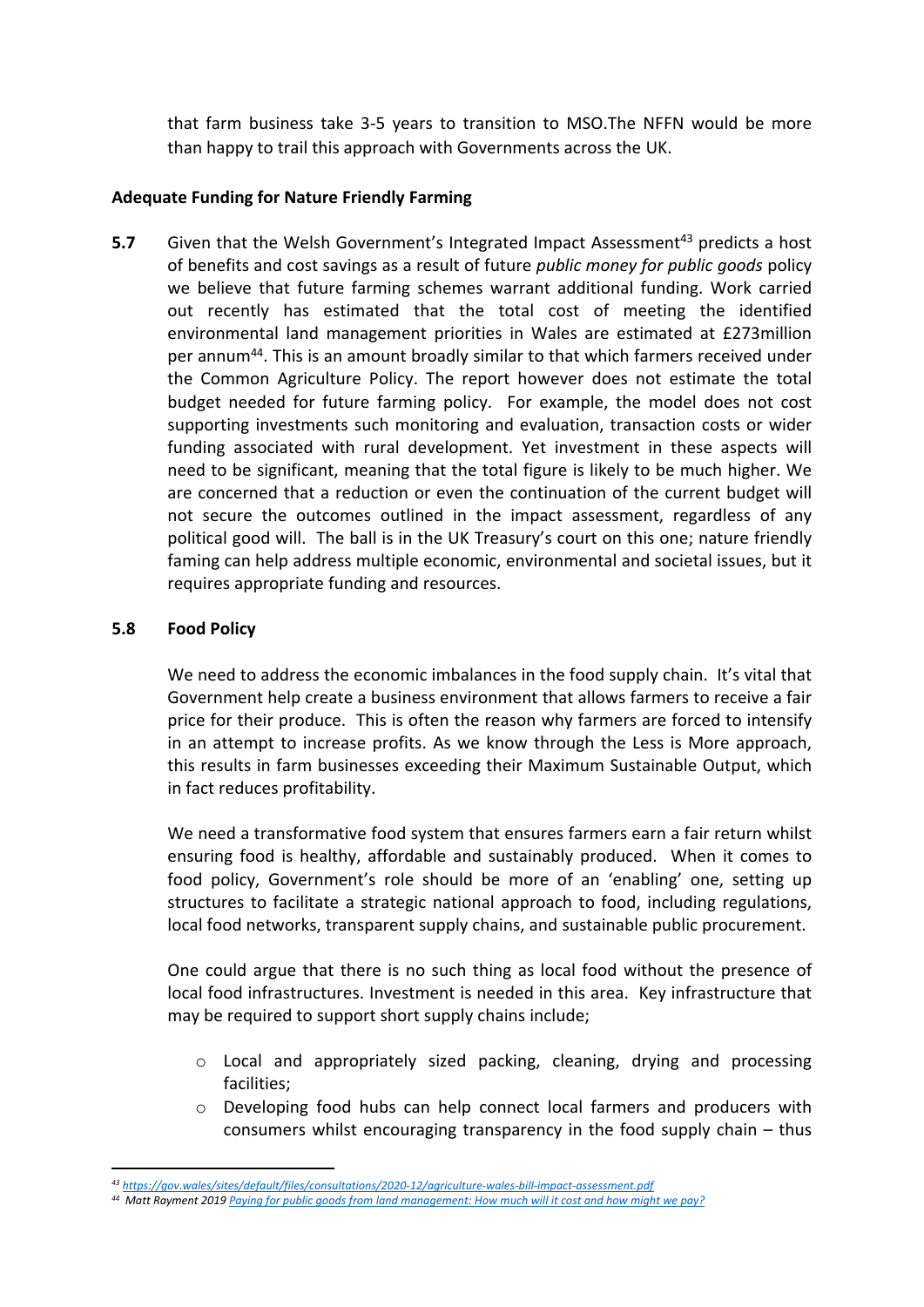reconnecting people with where their food is produced and how it shapes the environment.

- o Distribution hubs and local low carbon transportation;
- o Farmers' markets
- $\circ$  Local production of animal feeds and pasture / food waste-based systems;
- o Small, combined slaughterhouses and butchers, as well as mobile and onfarm butchers so that animals can be slaughtered on farms avoiding the need for live transport; and
- o Cold storage for both stationary storage and short transportation.

We would encourage investment in establishing and supporting Community Supported Agriculture initiatives (CSA). CSA is an innovative farming model that provides fair, stable incomes for farmers and increases access to locally produced food while strengthening communities and increasing understanding of how sustainable farming protects, restores and enhances biodiversity and addresses climate change.<sup>45</sup>

Investing in all of the above can create local jobs, reduce environmental footprint and public health, creating a unique Welsh farm to fork food system. Indeed, a shift towards a more local food system can yield numerous positive results, with the recent UK report highlighting that a 10% shift in the food retail market towards more sustainable local food systems could yield up to 200,000 more jobs, support a green economic recovery and restore nature.<sup>46</sup>

Our NFFN public survey shows that 73% of Wales think that public (money should be used to help support shorter food supply chains. A sustainable food supply chain in the UK has never been more crucial to help farmers provide healthy and sustainable food, avoid food waste and protect wildlife and the environment. Our Report on [Feeding](https://www.nffn.org.uk/wp-content/uploads/2020/04/NFFN-Report-15_04.pdf) [The](https://www.nffn.org.uk/wp-content/uploads/2020/04/NFFN-Report-15_04.pdf) [Nation:](https://www.nffn.org.uk/wp-content/uploads/2020/04/NFFN-Report-15_04.pdf) [How](https://www.nffn.org.uk/wp-content/uploads/2020/04/NFFN-Report-15_04.pdf) [Nature](https://www.nffn.org.uk/wp-content/uploads/2020/04/NFFN-Report-15_04.pdf) [Friendly](https://www.nffn.org.uk/wp-content/uploads/2020/04/NFFN-Report-15_04.pdf) [Farmers](https://www.nffn.org.uk/wp-content/uploads/2020/04/NFFN-Report-15_04.pdf) [Are](https://www.nffn.org.uk/wp-content/uploads/2020/04/NFFN-Report-15_04.pdf) [Responding](https://www.nffn.org.uk/wp-content/uploads/2020/04/NFFN-Report-15_04.pdf) [To](https://www.nffn.org.uk/wp-content/uploads/2020/04/NFFN-Report-15_04.pdf) [Covid-19](https://www.nffn.org.uk/wp-content/uploads/2020/04/NFFN-Report-15_04.pdf) highlights the importance of shorter supply chains and the role of nature friendly farming in ensuring the supply of high quality produce.

A recent survey by Sustain<sup>47</sup> found that the vast majority of 500 farmers surveyed would prefer to sell to food hubs, box schemes and independent retailers (amongst others), but not the supermarkets and large-scale processors/manufacturers. This is because those supply chains and markets will give a fairer price, be better for business resilience, and help deliver more for climate and nature. Furthermore, most farmers were interested in joining a cooperative

## **Support Young Entrants in Farming**

**5.9** To help arrest some of the negative socio-economic trends we're witnessing across Wales (see paragraph 2.4) we urge both the UK and Welsh Governments to offer additional financial support and incentives for young farmers and new entrants in

*<sup>45</sup> [Community](https://communitysupportedagriculture.org.uk/wp-content/uploads/2021/08/CSA_LA-Policy-Proposals_prf1.pdf) [supported](https://communitysupportedagriculture.org.uk/wp-content/uploads/2021/08/CSA_LA-Policy-Proposals_prf1.pdf) [agriculture](https://communitysupportedagriculture.org.uk/wp-content/uploads/2021/08/CSA_LA-Policy-Proposals_prf1.pdf) [in](https://communitysupportedagriculture.org.uk/wp-content/uploads/2021/08/CSA_LA-Policy-Proposals_prf1.pdf) [the](https://communitysupportedagriculture.org.uk/wp-content/uploads/2021/08/CSA_LA-Policy-Proposals_prf1.pdf) [UK](https://communitysupportedagriculture.org.uk/wp-content/uploads/2021/08/CSA_LA-Policy-Proposals_prf1.pdf) [-](https://communitysupportedagriculture.org.uk/wp-content/uploads/2021/08/CSA_LA-Policy-Proposals_prf1.pdf) [Key](https://communitysupportedagriculture.org.uk/wp-content/uploads/2021/08/CSA_LA-Policy-Proposals_prf1.pdf) [policy](https://communitysupportedagriculture.org.uk/wp-content/uploads/2021/08/CSA_LA-Policy-Proposals_prf1.pdf) [proposals](https://communitysupportedagriculture.org.uk/wp-content/uploads/2021/08/CSA_LA-Policy-Proposals_prf1.pdf) [for](https://communitysupportedagriculture.org.uk/wp-content/uploads/2021/08/CSA_LA-Policy-Proposals_prf1.pdf) [local](https://communitysupportedagriculture.org.uk/wp-content/uploads/2021/08/CSA_LA-Policy-Proposals_prf1.pdf) [authorities](https://communitysupportedagriculture.org.uk/wp-content/uploads/2021/08/CSA_LA-Policy-Proposals_prf1.pdf)*

*<sup>46</sup> Sustain (2021) [The](https://www.sustainweb.org/publications/jul21-the-case-for-local-food/) [Case](https://www.sustainweb.org/publications/jul21-the-case-for-local-food/) [of](https://www.sustainweb.org/publications/jul21-the-case-for-local-food/) [Local](https://www.sustainweb.org/publications/jul21-the-case-for-local-food/) [Food](https://www.sustainweb.org/publications/jul21-the-case-for-local-food/)*

<sup>47</sup> Sustain (2021) [Beyond](https://www.sustainweb.org/publications/beyond-the-farmgate/) [the](https://www.sustainweb.org/publications/beyond-the-farmgate/) farmaate: [Unlocking](https://www.sustainweb.org/publications/beyond-the-farmgate/) the [path](https://www.sustainweb.org/publications/beyond-the-farmgate/) [to](https://www.sustainweb.org/publications/beyond-the-farmgate/) [farmer-focused](https://www.sustainweb.org/publications/beyond-the-farmgate/) [supply](https://www.sustainweb.org/publications/beyond-the-farmgate/) [chains](https://www.sustainweb.org/publications/beyond-the-farmgate/) [and](https://www.sustainweb.org/publications/beyond-the-farmgate/) [climate-friendly,](https://www.sustainweb.org/publications/beyond-the-farmgate/) [agroecological](https://www.sustainweb.org/publications/beyond-the-farmgate/) [food](https://www.sustainweb.org/publications/beyond-the-farmgate/) *[systems](https://www.sustainweb.org/publications/beyond-the-farmgate/)*